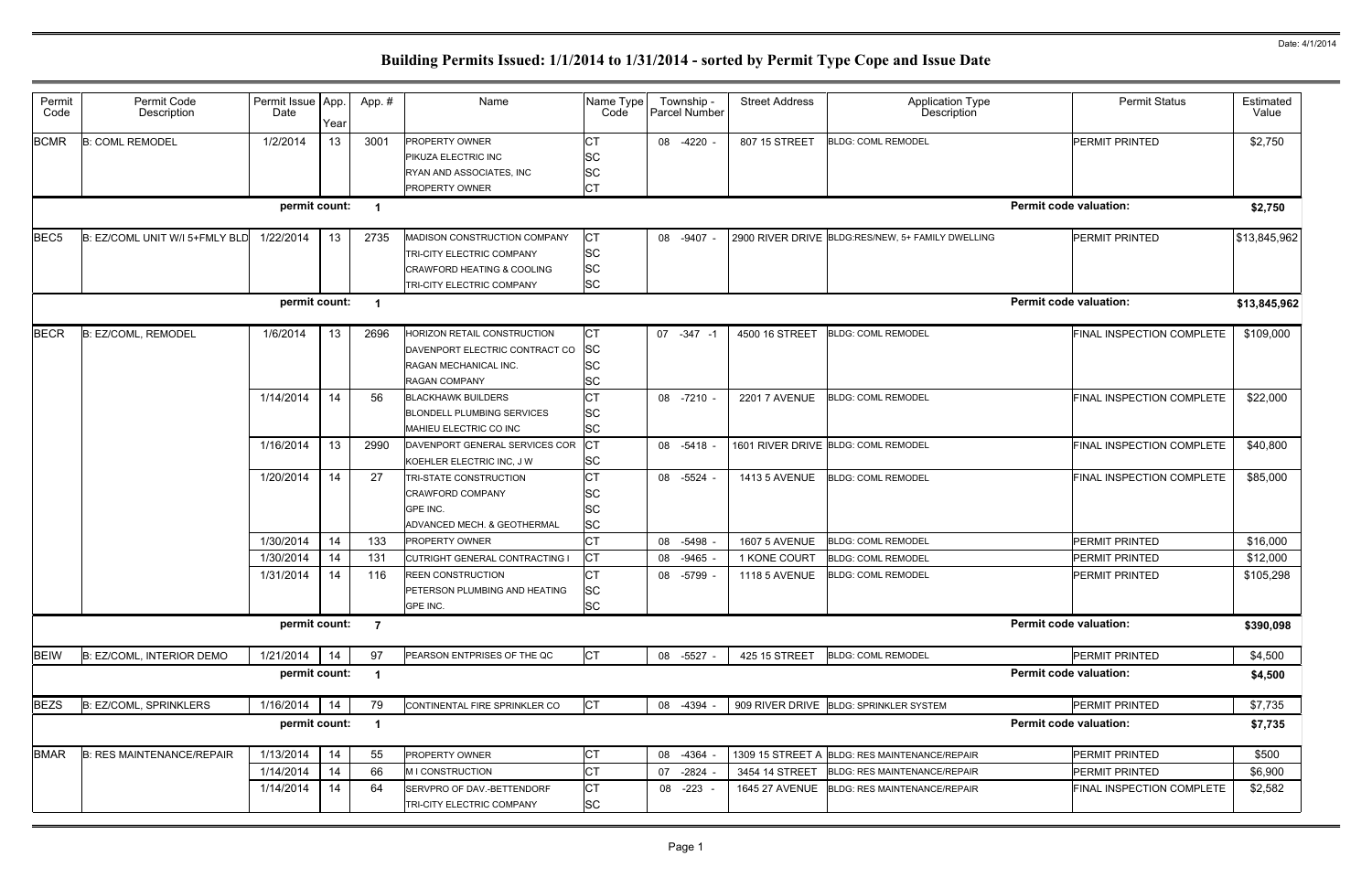|                               | <b>Permit Status</b>             | Estimated<br>Value |
|-------------------------------|----------------------------------|--------------------|
|                               | <b>FINAL INSPECTION COMPLETE</b> | \$9,125            |
|                               | PERMIT PRINTED                   | \$9,712            |
|                               | PERMIT PRINTED                   | \$2,900            |
|                               | PERMIT PRINTED                   | \$5,885            |
|                               | PERMIT PRINTED                   | \$35,000           |
|                               | PERMIT PRINTED                   | \$16,800           |
| <b>Permit code valuation:</b> |                                  | \$89,404           |
|                               | PERMIT PRINTED                   | \$0                |
| <b>Permit code valuation:</b> |                                  | \$0                |
|                               | PERMIT PRINTED                   | \$2,000            |
|                               | PERMIT PRINTED                   | \$3,000            |
| <b>Permit code valuation:</b> |                                  | \$5,000            |
|                               | FINAL INSPECTION COMPLETE        | \$19,800           |
|                               | <b>FINAL INSPECTION COMPLETE</b> | \$1,500            |
|                               | PERMIT PRINTED                   | \$39,000           |
|                               | PERMIT PRINTED                   | \$25,800           |
|                               | PERMIT PRINTED                   | \$6,330            |
|                               | PERMIT PRINTED                   | \$6,385            |
|                               | PERMIT PRINTED                   | \$20,000           |
| <b>Permit code valuation:</b> |                                  | \$118,815          |
|                               | PERMIT PRINTED                   | \$15,000           |
|                               | PERMIT PRINTED                   | \$3,850            |
|                               | PERMIT PRINTED                   | \$48,000           |
|                               | PERMIT PRINTED                   | \$3,900            |
|                               |                                  |                    |

| Permit<br>Code | Permit Code<br>Description       | Permit Issue   App.<br>Date | Year | App.#          | Name                                                                                                           | Name Type<br>Code                                | Township -<br>Parcel Number | <b>Street Address</b> | Application Type<br>Description             | <b>Permit Status</b>             | Estimated<br>Value |
|----------------|----------------------------------|-----------------------------|------|----------------|----------------------------------------------------------------------------------------------------------------|--------------------------------------------------|-----------------------------|-----------------------|---------------------------------------------|----------------------------------|--------------------|
| <b>BMAR</b>    | <b>B: RES MAINTENANCE/REPAIR</b> | 1/20/2014                   | 14   | 90             | SUMMY CONTRACTING CORP, JW                                                                                     | <b>CT</b>                                        | 08<br>$-128$                |                       | 1803 15 AVENUE BLDG: RES MAINTENANCE/REPAIR | <b>FINAL INSPECTION COMPLETE</b> | \$9,125            |
|                |                                  | 1/21/2014                   | 14   | 94             | WERNER RESTORATION SVCS INC<br><b>SHAW ELECTRIC INC</b>                                                        | <b>CT</b><br><b>SC</b>                           | 08 -4316 -                  | 2412 15 AVENUE        | <b>BLDG: RES MAINTENANCE/REPAIR</b>         | PERMIT PRINTED                   | \$9,712            |
|                |                                  | 1/22/2014                   | 14   | 103            | QC GENERAL. INC                                                                                                | <b>CT</b>                                        | $-6718$ -<br>08             | 1637 24 AVENUE        | BLDG: RES MAINTENANCE/REPAIR                | PERMIT PRINTED                   | \$2,900            |
|                |                                  | 1/29/2014                   | 14   | 130            | TRI-STATE SIDING & WINDOWS INC                                                                                 | <b>CT</b>                                        | $-8056$<br>07               | 3405 27 AVENUE        | <b>BLDG: RES MAINTENANCE/REPAIR</b>         | PERMIT PRINTED                   | \$5,885            |
|                |                                  | 1/30/2014                   | 9    | 1705           | SANDARAC CONSTRUCTION                                                                                          | <b>CT</b>                                        | 07<br>-14341                | 3708 35 STREET        | <b>BLDG: RES MAINTENANCE/REPAIR</b>         | <b>PERMIT PRINTED</b>            | \$35,000           |
|                |                                  | 1/30/2014                   | 14   | 132            | M I CONSTRUCTION                                                                                               | <b>CT</b>                                        | 08<br>$-3700$               | 904 27 STREET         | <b>BLDG: RES MAINTENANCE/REPAIR</b>         | <b>PERMIT PRINTED</b>            | \$16,800           |
|                |                                  | permit count:               |      | 9              |                                                                                                                |                                                  |                             |                       |                                             | <b>Permit code valuation:</b>    | \$89,404           |
| <b>BRI</b>     | <b>B: RES INVESTIGATION</b>      | 1/7/2014                    | 14   | 21             | PROPERTY OWNER                                                                                                 | <b>CT</b>                                        | 08 -7132 -                  | 834 18 AVENUE         | <b>INVESTIGATION</b>                        | PERMIT PRINTED                   | \$0                |
|                |                                  | permit count:               |      | - 1            |                                                                                                                |                                                  |                             |                       |                                             | <b>Permit code valuation:</b>    | \$0                |
| <b>BRIF</b>    | <b>B: RES INTERIOR FINISH</b>    | 1/8/2014                    | 14   | 31             | <b>GRIFFIN CONSTRUCTION, MARK</b><br>MERK MACHINERY LLC/STEVEN R YO                                            | СT<br><b>SC</b>                                  | 08 - 7266 -                 | 5401 3 AVENUE         | <b>BLDG: RES REMODEL</b>                    | <b>PERMIT PRINTED</b>            | \$2,000            |
|                |                                  | 1/8/2014                    | 14   | 30             | <b>GRIFFIN CONSTRUCTION, MARK</b><br>MERK MACHINERY LLC/STEVEN R YO                                            | <b>CT</b><br><b>SC</b>                           | 08 -7266 -                  | 5403 3 AVENUE         | <b>BLDG: RES REMODEL</b>                    | PERMIT PRINTED                   | \$3,000            |
|                |                                  | permit count:               |      | $\mathbf{2}$   |                                                                                                                |                                                  |                             |                       |                                             | <b>Permit code valuation:</b>    | \$5,000            |
| <b>BRML</b>    | <b>B: RES REMODEL</b>            | 1/2/2014                    | 13   | 3002           | SUNSHINE FENCE AND DECK-RICK S<br>L & L ELECTRIC INC                                                           | СT<br><b>SC</b>                                  | 07 -10226 -                 | 4734 19 AVENUE        | <b>BLDG: RES REMODEL</b>                    | FINAL INSPECTION COMPLETE        | \$19,800           |
|                |                                  | 1/10/2014                   | 14   | 52             | <b>GOOD GUYS CONSTRUCTION</b><br>HARRIS, FRANCIS                                                               | <b>CT</b><br><b>SC</b>                           | 08<br>-1928 -               | 1842 16 STREET        | <b>BLDG: RES REMODEL</b>                    | FINAL INSPECTION COMPLETE        | \$1,500            |
|                |                                  | 1/21/2014                   | 14   | 93             | THEN AND NOW CONSTRUCTION<br>THREE SAINTS PLUMBING<br>KLAUER HEATING & AC LTD<br>ADVANTAGE ELCTRL SERVICES INC | <b>CT</b><br><b>SC</b><br><b>SC</b><br><b>SC</b> | 08<br>-9361 -               |                       | 31 7 STREET COUR BLDG: RES REMODEL          | <b>PERMIT PRINTED</b>            | \$39,000           |
|                |                                  | 1/22/2014                   | 14   | 106            | <b>PROPERTY OWNER</b><br><b>PROPERTY OWNER</b><br><b>PROPERTY OWNER</b>                                        | <b>CT</b><br><b>SC</b><br><b>SC</b>              | 07 -2497 -A                 | 2808 47 STREET        | <b>BLDG: RES REMODEL</b>                    | <b>PERMIT PRINTED</b>            | \$25,800           |
|                |                                  | 1/27/2014                   | 14   | 124            | MOELLER CONSTRUCTION<br>ADVANTAGE ELCTRL SERVICES INC                                                          | <b>CT</b><br>SC                                  | 08 -2321 -                  | 522 15 AVENUE         | <b>BLDG: RES REMODEL</b>                    | PERMIT PRINTED                   | \$6,330            |
|                |                                  | 1/27/2014                   | 14   | 123            | MOELLER CONSTRUCTION                                                                                           | <b>CT</b>                                        | -674<br>08                  | 1160 26 STREET        | <b>BLDG: RES REMODEL</b>                    | PERMIT PRINTED                   | \$6,385            |
|                |                                  | 1/28/2014                   | 14   | 125            | PROPERTY OWNER<br><b>PROPERTY OWNER</b><br>PROPERTY OWNER                                                      | <b>CT</b><br><b>SC</b><br><b>SC</b>              | 07 -7067 -                  |                       | 3831 15 STREET C BLDG: RES REMODEL          | PERMIT PRINTED                   | \$20,000           |
|                |                                  | permit count:               |      | $\overline{7}$ |                                                                                                                |                                                  |                             |                       |                                             | <b>Permit code valuation:</b>    | \$118,815          |
| <b>BRRF</b>    | <b>B: RES ROOFING</b>            | 1/8/2014                    | 14   | 29             | <b>GRIFFIN CONSTRUCTION, MARK</b>                                                                              | CT                                               | 08 -7266                    | 5401 3 AVENUE         | BLDG: RES MAINTENANCE/REPAIR                | PERMIT PRINTED                   | \$15,000           |
|                |                                  | 1/10/2014                   | 14   | 50             | FANTH-CURRY HOME IMPRV CO                                                                                      | <b>CT</b>                                        | $-8777$ -<br>08             | 5203 6 AVENUE         | <b>BLDG: RES MAINTENANCE/REPAIR</b>         | PERMIT PRINTED                   | \$3,850            |
|                |                                  | 1/20/2014                   | 14   | 91             | <b>BATES ROOFING</b>                                                                                           | <b>CT</b>                                        | 08<br>$-8733$               | 500 54 STREET A       | <b>BLDG: RES MAINTENANCE/REPAIR</b>         | PERMIT PRINTED                   | \$48,000           |
|                |                                  | 1/22/2014                   | 14   | 104            | QC GENERAL, INC                                                                                                | СT                                               | $-2334$ -<br>07             |                       | 2924 24 AVENUE BLDG: RES MAINTENANCE/REPAIR | PERMIT PRINTED                   | \$3,900            |
|                |                                  |                             |      |                |                                                                                                                |                                                  |                             |                       |                                             |                                  |                    |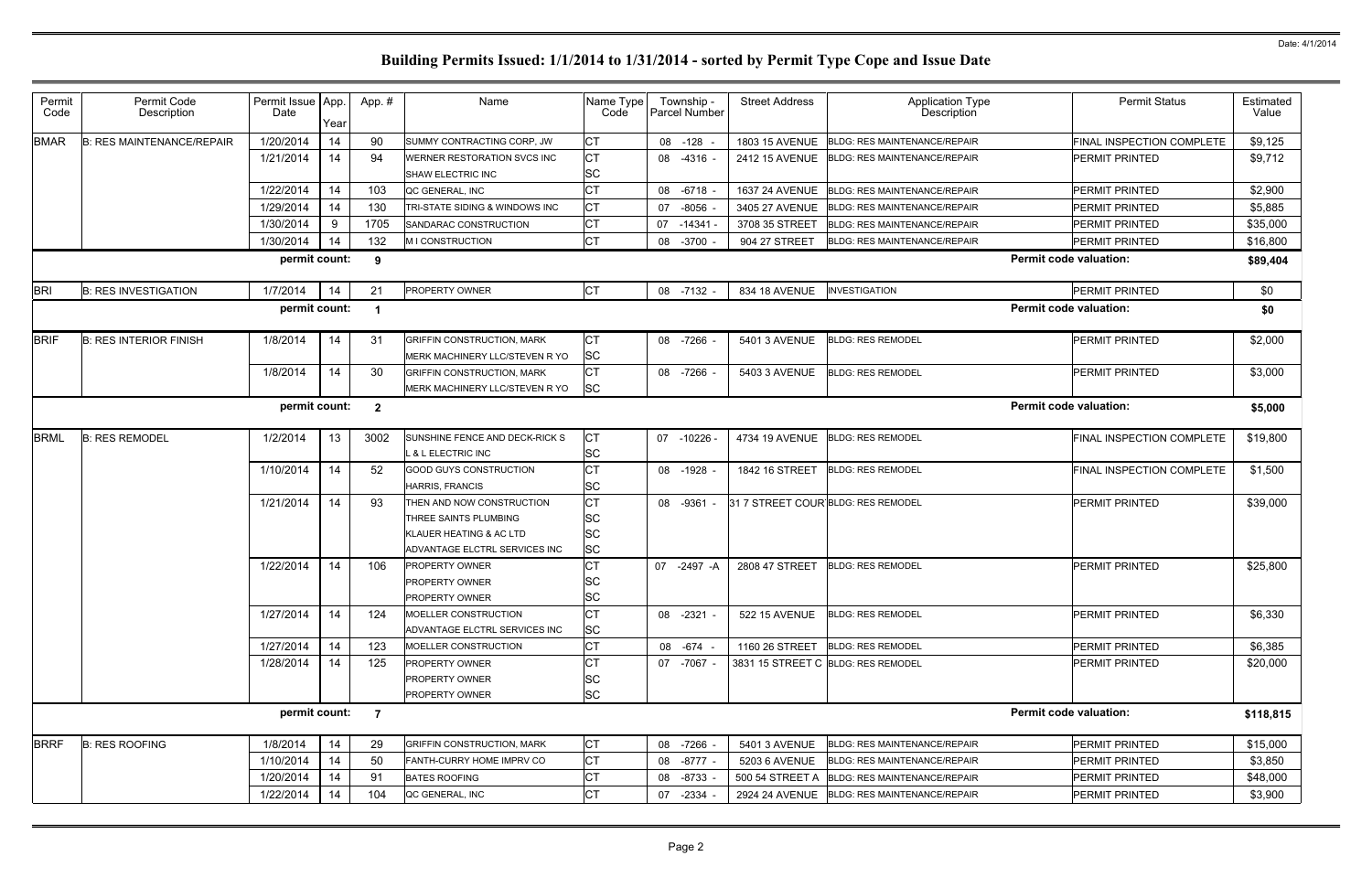| Permit<br>Code   | Permit Code<br>Description        | Permit Issue   App.<br>Date | Year | App.#          | Name                                       | Name Type<br>Code | Township<br>Parcel Number | <b>Street Address</b>               | Application Type<br>Description              | <b>Permit Status</b>          | Estimated<br>Value |  |
|------------------|-----------------------------------|-----------------------------|------|----------------|--------------------------------------------|-------------------|---------------------------|-------------------------------------|----------------------------------------------|-------------------------------|--------------------|--|
| <b>BRRF</b>      | <b>B: RES ROOFING</b>             | 1/24/2014                   | 14   | 115            | WILSON CONSTRUCTION, LLC (BEN)             |                   | 07 -13158                 |                                     | 4115 17 AVENUE BLDG: RES MAINTENANCE/REPAIR  | PERMIT PRINTED                | \$5,250            |  |
|                  |                                   | permit count:               |      | 5              |                                            |                   |                           |                                     |                                              | <b>Permit code valuation:</b> | \$76,000           |  |
| <b>BRSA</b>      | <b>B: RES ADDITION</b>            | 1/9/2014                    | 14   | 39             | PROPERTY OWNER<br><b>DCS ELECTRIC</b>      | IСТ<br><b>SC</b>  | 07 -15030                 | 2 34 AVENUE A COUBLDG: RES ADDITION |                                              | FINAL INSPECTION COMPLETE     | \$8,050            |  |
|                  |                                   | permit count:               |      |                |                                            |                   |                           |                                     |                                              | <b>Permit code valuation:</b> | \$8,050            |  |
| <b>BRSD</b>      | <b>B: RES SIDING</b>              | 1/8/2014                    | 14   | 32             | M I CONSTRUCTION                           |                   | 08 -2140                  | 436 38 STREET                       | <b>BLDG: RES MAINTENANCE/REPAIR</b>          | PERMIT PRINTED                | \$8,800            |  |
|                  |                                   | 1/14/2014                   | 14   | 66             | <b>MICONSTRUCTION</b>                      |                   | $-2824$<br>07             | 3454 14 STREET                      | <b>BLDG: RES MAINTENANCE/REPAIR</b>          | PERMIT PRINTED                | \$6,900            |  |
|                  |                                   | 1/14/2014                   | 14   | 65             | BEST IMPROVEMENT COMPANY, INC              |                   | $-8211$<br>07             | 5330 28 AVENUE                      | <b>BLDG: RES MAINTENANCE/REPAIR</b>          | PERMIT PRINTED                | \$3,850            |  |
|                  |                                   | permit count:               |      | $\mathbf{3}$   |                                            |                   |                           |                                     |                                              | <b>Permit code valuation:</b> | \$19,550           |  |
| <b>BSEZ</b>      | B: EZ/COML, SIGN                  | 1/21/2014                   | 14   | 96             | A-1 SIGN & CRANE                           | CT                | 12 -334 -L                | 2100 69 AVENUE BLDG: SIGN           |                                              | PERMIT PRINTED                | \$6,000            |  |
|                  |                                   | permit count:               |      |                |                                            |                   |                           |                                     |                                              | <b>Permit code valuation:</b> | \$6,000            |  |
| <b>BSMT</b>      | <b>B: RES BASEMENT WATERPROOF</b> | 1/16/2014                   | 14   | 80             | MIDWEST RECONSTRUCTION CO                  | IСТ               | 08 -6699 -46              | 518 29 AVENUE                       | <b>BLDG: RES MAINTENANCE/REPAIR</b>          | PERMIT PRINTED                | \$7,915            |  |
|                  |                                   | 1/21/2014                   | 14   | 95             | MENTING MASONRY & WATERPROOFIN <b>I</b> CT |                   | 07 -913 -8                | 4222 18 AVENUE                      | <b>BLDG: RES MAINTENANCE/REPAIR</b>          | PERMIT PRINTED                | \$3,450            |  |
|                  |                                   | 1/30/2014                   | 14   | 135            | MIDWEST RECONSTRUCTION CO                  |                   | $-3999$<br>08             | 418 43 STREET                       | <b>BLDG: RES MAINTENANCE/REPAIR</b>          | PERMIT PRINTED                | \$11,793           |  |
|                  |                                   | permit count:               |      | -3             |                                            |                   |                           |                                     | <b>Permit code valuation:</b>                |                               |                    |  |
| <b>BSPK</b>      | <b>B: COML SPRINKLER SYSTEM</b>   | 1/10/2014                   | 14   | 54             | <b>XTREME FIRE PROTECTION</b>              | <b>CT</b>         | 07<br>$-383$              |                                     | 40 10 STREET DRIVBLDG: SPRINKLER SYSTEM      | <b>PERMIT PRINTED</b>         | \$24,000           |  |
|                  |                                   | permit count:               |      |                |                                            |                   |                           |                                     |                                              | <b>Permit code valuation:</b> | \$24,000           |  |
| <b>BWC</b>       | <b>B: WRECK COMMERCIAL BLDG</b>   | 1/6/2014                    | 14   | 3              | OHMAN EXCAVATING & DEMO                    | <b>ICT</b>        | 08 -5563                  | <b>1223 5 AVENUE</b>                | WRECK: COMMERCIAL 5+ FAMILY STRUCTURE        | PERMIT PRINTED                | \$0                |  |
|                  |                                   | 1/6/2014                    | 14   | 4              | OHMAN EXCAVATING & DEMO                    | Iст               | -5564<br>08               | <b>1225 5 AVENUE</b>                | WRECK: COMMERCIAL 5+ FAMILY STRUCTURE        | PERMIT PRINTED                | \$0                |  |
|                  |                                   | 1/6/2014                    | 14   | $\overline{2}$ | OHMAN EXCAVATING & DEMO                    | <b>CT</b>         | 08 -5564                  | <b>1227 5 AVENUE</b>                | <b>WRECK: COMMERCIAL 5+ FAMILY STRUCTURE</b> | PERMIT PRINTED                | \$0                |  |
|                  |                                   | permit count:               |      | 3              |                                            |                   |                           |                                     |                                              | <b>Permit code valuation:</b> | \$0                |  |
| DRN <sub>1</sub> | <b>ENG: CLASS 1 DRAINAGE</b>      | 1/6/2014                    | 14   | 3              | OHMAN EXCAVATING & DEMO                    | CT                | 08 -5563                  | <b>1223 5 AVENUE</b>                | <b>WRECK: COMMERCIAL 5+ FAMILY STRUCTURE</b> | PERMIT PRINTED                | \$0                |  |
|                  |                                   | 1/6/2014                    | 14   | 4              | OHMAN EXCAVATING & DEMO                    | <b>ICT</b>        | 08 -5564                  | <b>1225 5 AVENUE</b>                | WRECK: COMMERCIAL 5+ FAMILY STRUCTURE        | PERMIT PRINTED                | \$0                |  |
|                  |                                   | 1/6/2014                    | 14   | $\overline{2}$ | <b>LOHMAN EXCAVATING &amp; DEMO</b>        | <b>CT</b>         | 08 -5564                  | <b>1227 5 AVENUE</b>                | <b>WRECK: COMMERCIAL 5+ FAMILY STRUCTURE</b> | PERMIT PRINTED                | \$0                |  |
|                  |                                   | permit count:               |      | $\mathbf{3}$   |                                            |                   |                           |                                     |                                              | <b>Permit code valuation:</b> | \$0                |  |
| EC               | E: COML ELECTRICAL                | 1/6/2014                    | 14   |                | TRI-CITY ELECTRIC COMPANY                  | CT                | 08 -517 -A                | 3601 6 AVENUE                       | ELEC: COMMERCIAL. NEW                        | PERMIT PRINTED                | \$0                |  |
|                  |                                   | 1/13/2014                   | 13   | 2955           | <b>PROPERTY OWNER</b>                      | IСТ               | 08 -3807 -2               | 501 34 STREET                       | <b>BLDG: COML REMODEL</b>                    | <b>PERMIT PRINTED</b>         | \$47,541           |  |
|                  |                                   |                             |      |                | <b>ERICKSON PLUMBING</b>                   | <b>SC</b>         |                           |                                     |                                              |                               |                    |  |
|                  |                                   |                             |      |                | <b>MAHIEU ELECTRIC CO INC</b>              | <b>SC</b>         |                           |                                     |                                              |                               |                    |  |
|                  |                                   |                             |      |                | DOUG'S HEATING & AIR COND                  | <b>SC</b>         |                           |                                     |                                              |                               |                    |  |
|                  |                                   | 1/14/2014                   | 13   | 3001           | <b>PROPERTY OWNER</b>                      | <b>CT</b>         | 08 -4220                  | 807 15 STREET                       | <b>BLDG: COML REMODEL</b>                    | PERMIT PRINTED                | \$2,750            |  |
|                  |                                   |                             |      |                | <b>PIKUZA ELECTRIC INC</b>                 | <b>SC</b>         |                           |                                     |                                              |                               |                    |  |
|                  |                                   |                             |      |                | RYAN AND ASSOCIATES, INC                   | <b>SC</b>         |                           |                                     |                                              |                               |                    |  |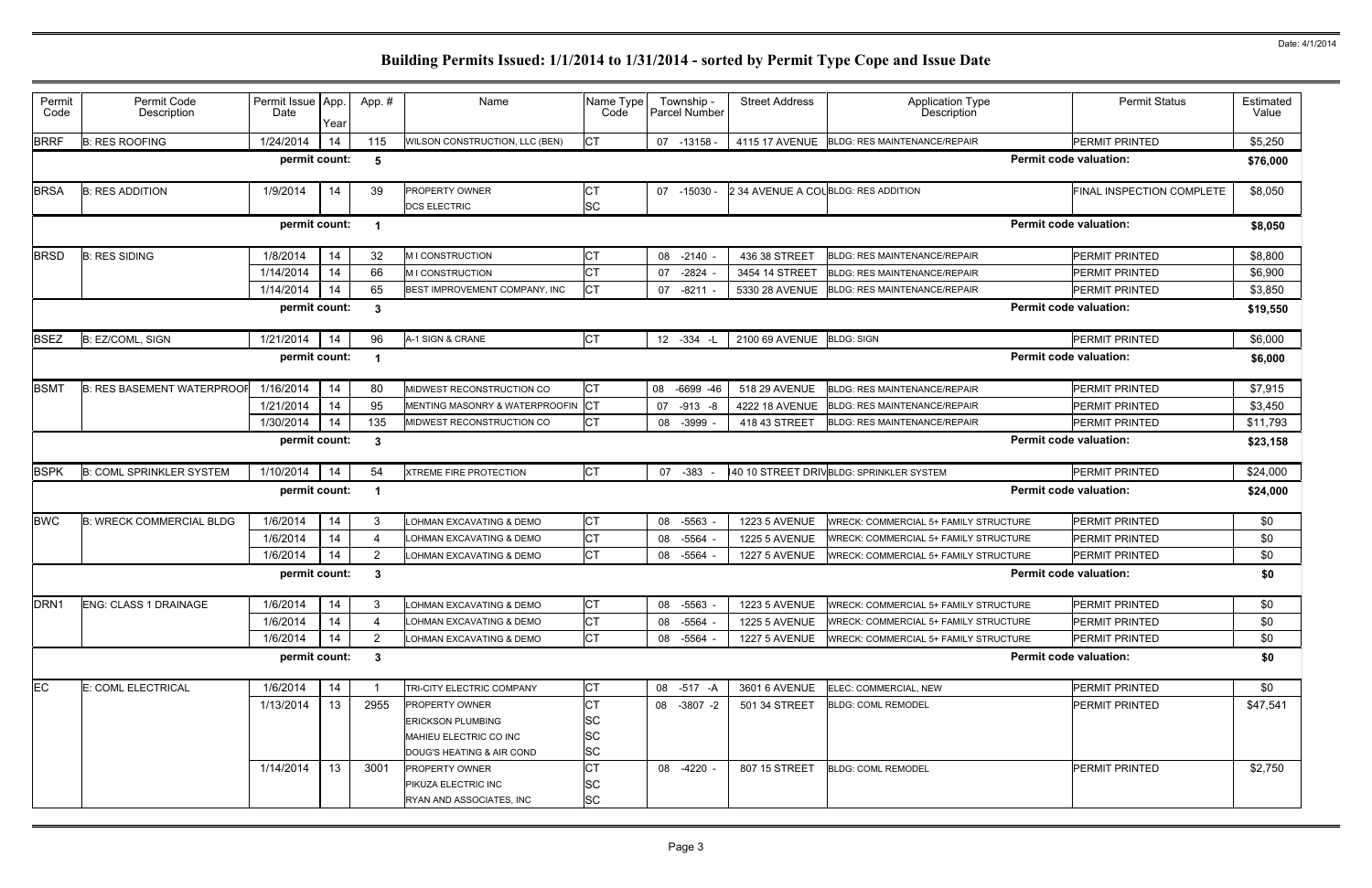| Permit<br>Code | Permit Code<br>Description | Permit Issue App.<br>Date | Year | App.#        | Name                                                        | Name Type<br>Code | Township -<br>Parcel Number | <b>Street Address</b>          | Application Type<br>Description     | <b>Permit Status</b>             | Estimated<br>Value |
|----------------|----------------------------|---------------------------|------|--------------|-------------------------------------------------------------|-------------------|-----------------------------|--------------------------------|-------------------------------------|----------------------------------|--------------------|
|                |                            | permit count:             |      | $\mathbf{3}$ |                                                             |                   |                             |                                |                                     | <b>Permit code valuation:</b>    | \$50,291           |
| ER             | E: RES ELECTRICAL          | 1/7/2014                  | 13   | 3002         | SUNSHINE FENCE AND DECK-RICK S<br>L & L ELECTRIC INC        | СT<br><b>SC</b>   | 07 -10226                   | 4734 19 AVENUE                 | <b>BLDG: RES REMODEL</b>            | FINAL INSPECTION COMPLETE        | \$19,800           |
|                |                            | 1/7/2014                  | 14   | 28           | <b>TRI-CITY ELECTRIC COMPANY</b>                            | <b>CT</b>         | 07 -12208                   | 3536 12 AVENUE                 | <b>ELEC: SERVICE</b>                | PERMIT PRINTED                   | \$0                |
|                |                            | 1/8/2014                  | 13   | 2818         | ZELNIO CONSTRUCTION, JOHN                                   | <b>CT</b>         | $07 - 11543$                | 4729 20 AVENUE                 | <b>BLDG: RES ADDITION</b>           | FINAL INSPECTION COMPLETE        | \$39,500           |
|                |                            |                           |      |              | <b>BLONDELL PLUMBING SERVICES</b>                           | <b>SC</b>         |                             |                                |                                     |                                  |                    |
|                |                            |                           |      |              | MAHIEU ELECTRIC CO INC                                      | <b>SC</b>         |                             |                                |                                     |                                  |                    |
|                |                            |                           |      |              | <b>B &amp; W TIN SHOP</b>                                   | <b>SC</b>         |                             |                                |                                     |                                  |                    |
|                |                            | 1/8/2014                  | 14   | 38           | MAHIEU ELECTRIC CO INC                                      | <b>CT</b>         | 07 -726                     | 5212 11 AVENUE A ELEC: SERVICE |                                     | <b>FINAL INSPECTION COMPLETE</b> | \$0                |
|                |                            | 1/9/2014                  | 14   | 39           | <b>PROPERTY OWNER</b>                                       | СT                | 07 -15030                   |                                | 2 34 AVENUE A COLBLDG: RES ADDITION | FINAL INSPECTION COMPLETE        | \$8,050            |
|                |                            |                           |      |              | <b>DCS ELECTRIC</b>                                         | <b>SC</b>         |                             |                                |                                     |                                  |                    |
|                |                            | 1/9/2014                  | 14   | -31          | <b>GRIFFIN CONSTRUCTION, MARK</b>                           | <b>CT</b>         | 08 -7266                    | 5401 3 AVENUE                  | <b>BLDG: RES REMODEL</b>            | <b>PERMIT PRINTED</b>            | \$2,000            |
|                |                            |                           |      |              | MERK MACHINERY LLC/STEVEN R YO                              | <b>SC</b>         |                             |                                |                                     |                                  |                    |
|                |                            | 1/9/2014                  | 14   | 30           | <b>GRIFFIN CONSTRUCTION, MARK</b>                           | <b>CT</b>         | 08 -7266                    | 5403 3 AVENUE                  | <b>BLDG: RES REMODEL</b>            | PERMIT PRINTED                   | \$3,000            |
|                |                            |                           |      |              | MERK MACHINERY LLC/STEVEN R YO                              | <b>SC</b>         |                             |                                |                                     |                                  |                    |
|                |                            | 1/14/2014                 | 14   | 64           | SERVPRO OF DAV.-BETTENDORF                                  | <b>CT</b>         | 08 -223                     | <b>1645 27 AVENUE</b>          | <b>BLDG: RES MAINTENANCE/REPAIR</b> | FINAL INSPECTION COMPLETE        | \$2,582            |
|                |                            |                           |      |              | TRI-CITY ELECTRIC COMPANY                                   | <b>SC</b>         |                             |                                |                                     |                                  |                    |
|                |                            | 1/14/2014                 | 14   | 68           | L & L ELECTRIC INC                                          | <b>CT</b>         | 08 -321 -35                 | 3042 7 STREET                  | <b>ELEC: REMODEL</b>                | <b>PERMIT PRINTED</b>            | \$0                |
|                |                            | 1/15/2014                 | 14   | 70           | ADVANTAGE ELCTRL SERVICES INC                               | <b>CT</b>         | 07 -1578                    | 1844 31 STREET                 | <b>ELEC: REMODEL</b>                | PERMIT PRINTED                   | \$0                |
|                |                            | 1/15/2014                 | 14   | 71           | ADVANTAGE ELCTRL SERVICES INC                               | СT                | 08 -1868                    | 1916 11 AVENUE A ELEC: REMODEI |                                     | PERMIT PRINTED                   | \$0                |
|                |                            | 1/16/2014                 | 14   | 83           | TRI-CITY ELECTRIC COMPANY                                   | <b>CT</b>         | 07 -10294                   | 5010 34 AVENUE                 | ELEC: SERVICE                       | FINAL INSPECTION COMPLETE        | \$0                |
|                |                            | 1/16/2014                 | 14   | 81           | FW PROPERTY MAINTENANCE                                     | <b>CT</b>         | 08 -1731                    | 1130 26 STREET                 | <b>ELEC: REWIRE</b>                 | PERMIT PRINTED                   | \$0                |
|                |                            | 1/16/2014                 | 14   | 84           | <b>L &amp; L ELECTRIC INC</b>                               | <b>CT</b>         | 08 -321 -13                 | <b>724 27 AVENUE</b>           | ELEC: SERVICE                       | PERMIT PRINTED                   | \$0                |
|                |                            | 1/16/2014                 | 12   | 710          | <b>PROPERTY OWNER</b>                                       | <b>CT</b>         | 08 -8422                    | 1740 28 AVENUE                 | <b>BLDG: RES REMODEL</b>            | <b>PERMIT PRINTED</b>            | \$20,000           |
|                |                            |                           |      |              | <b>PROPERTY OWNER</b>                                       |                   |                             |                                |                                     |                                  |                    |
|                |                            |                           |      |              | <b>PROPERTY OWNER</b>                                       | SC                |                             |                                |                                     |                                  |                    |
|                |                            |                           |      |              | <b>PROPERTY OWNER</b>                                       | SC                |                             |                                |                                     |                                  |                    |
|                |                            |                           |      |              | <b>PROPERTY OWNER</b>                                       | ΙSC               |                             |                                |                                     |                                  |                    |
|                |                            |                           |      |              | <b>PROPERTY OWNER</b>                                       | SC                |                             |                                |                                     |                                  |                    |
|                |                            |                           |      |              | <b>PROPERTY OWNER</b>                                       | <b>SC</b>         |                             |                                |                                     |                                  |                    |
|                |                            |                           |      |              | <b>PROPERTY OWNER</b>                                       | SC                |                             |                                |                                     |                                  |                    |
|                |                            | 1/20/2014                 | 13   | 2434         | <b>COACH HOUSE GARAGES</b>                                  | <b>CT</b>         | $07 - 1180$                 | <b>2916 16 AVENUE</b>          | <b>BLDG: GARAGES/CARPORTS</b>       | <b>FINAL INSPECTION COMPLETE</b> | \$21,239           |
|                |                            | 1/22/2014                 | 14   | 94           | AMERICAN ELECTRIC INC<br><b>WERNER RESTORATION SVCS INC</b> | <b>SC</b><br>СT   | 08 -4316 -                  |                                | <b>BLDG: RES MAINTENANCE/REPAIR</b> | <b>PERMIT PRINTED</b>            | \$9,712            |
|                |                            |                           |      |              |                                                             | <b>SC</b>         |                             | 2412 15 AVENUE                 |                                     |                                  |                    |
|                |                            | 1/22/2014                 | 14   |              | <b>SHAW ELECTRIC INC</b><br><b>RUSSELL ELECTRIC</b>         | <b>CT</b>         |                             |                                | <b>ELEC: REWIRE</b>                 | <b>PERMIT PRINTED</b>            | \$0                |
|                |                            | 1/28/2014                 |      | 105          | <b>PROPERTY OWNER</b>                                       | <b>CT</b>         | 08 -5260                    | 307 13 AVENUE                  |                                     |                                  |                    |
|                |                            |                           | 14   | 125          | <b>PROPERTY OWNER</b>                                       | <b>SC</b>         | 07 -7067 -                  |                                | 3831 15 STREET C BLDG: RES REMODEL  | <b>PERMIT PRINTED</b>            | \$20,000           |
|                |                            |                           |      |              | <b>PROPERTY OWNER</b>                                       | <b>SC</b>         |                             |                                |                                     |                                  |                    |
|                |                            | 1/30/2014                 | 14   | -52          | <b>GOOD GUYS CONSTRUCTION</b>                               | <b>CT</b>         | 08 - 1928                   | 1842 16 STREET                 | <b>BLDG: RES REMODEL</b>            | FINAL INSPECTION COMPLETE        | \$1,500            |
|                |                            |                           |      |              | <b>HARRIS, FRANCIS</b>                                      | <b>SC</b>         |                             |                                |                                     |                                  |                    |
|                |                            |                           |      |              |                                                             |                   |                             |                                |                                     |                                  |                    |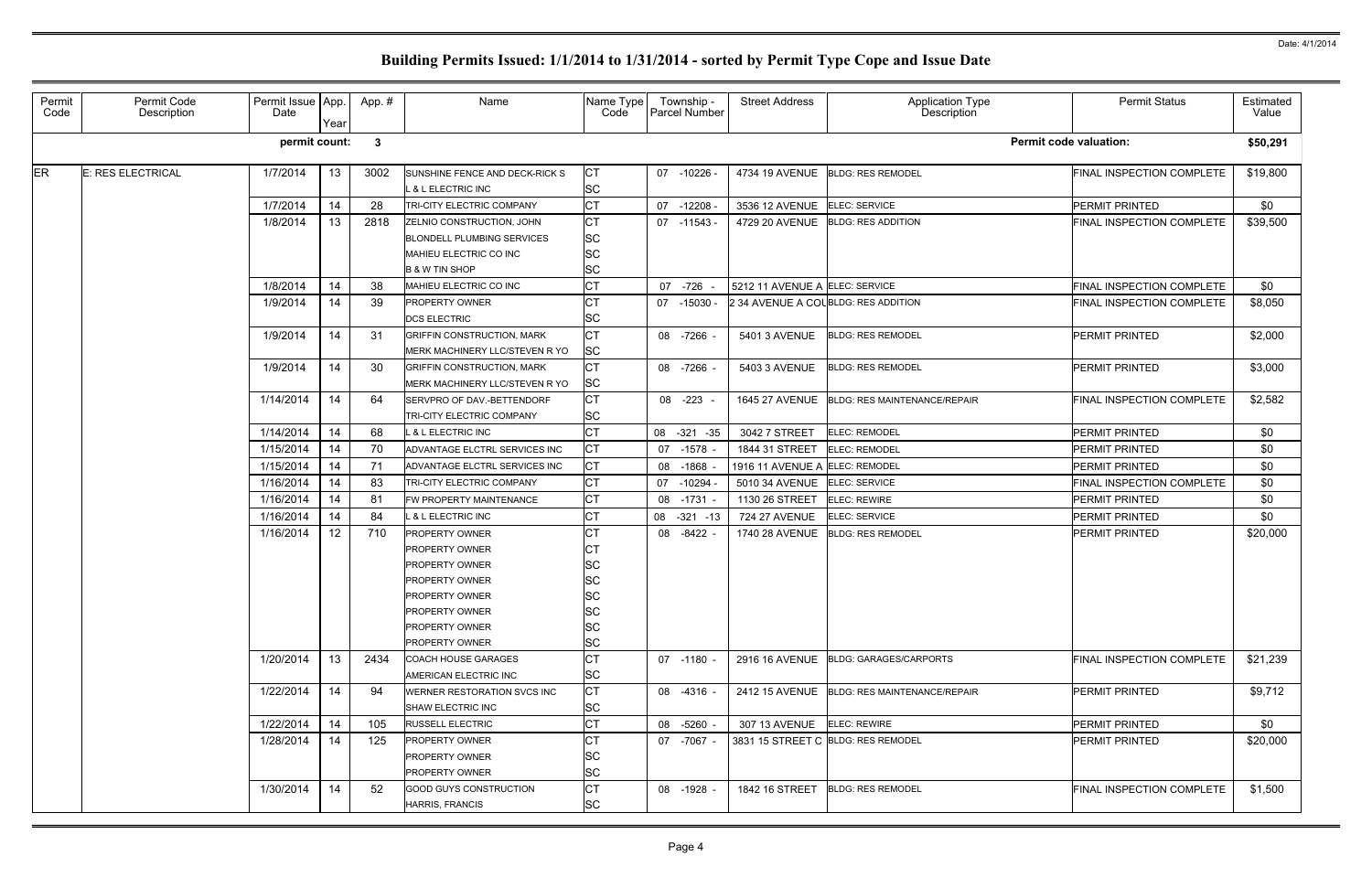|                               | <b>Permit Status</b>      | Estimated<br>Value |
|-------------------------------|---------------------------|--------------------|
|                               | PERMIT PRINTED            | \$6,330            |
|                               | PERMIT PRINTED            | \$0                |
| <b>Permit code valuation:</b> |                           | \$153,713          |
|                               | FINAL INSPECTION COMPLETE | \$109,000          |
|                               | PERMIT PRINTED            | \$1,613,342        |

| Permit<br>Code | Permit Code<br>Description | Permit Issue App.<br>Date | Year            | App.# | Name                                                  | Name Type<br>Code | Township -<br>Parcel Number | <b>Street Address</b>          | Application Type<br>Description |                               | <b>Permit Status</b>      | Estimated<br>Value |
|----------------|----------------------------|---------------------------|-----------------|-------|-------------------------------------------------------|-------------------|-----------------------------|--------------------------------|---------------------------------|-------------------------------|---------------------------|--------------------|
| <b>ER</b>      | E: RES ELECTRICAL          | 1/31/2014                 | 14              | 124   | MOELLER CONSTRUCTION<br>ADVANTAGE ELCTRL SERVICES INC | СT<br><b>SC</b>   | 08 -2321 -                  | <b>522 15 AVENUE</b>           | <b>BLDG: RES REMODEL</b>        |                               | PERMIT PRINTED            | \$6,330            |
|                |                            | 1/31/2014                 | 14              | 137   | PIKUZA ELECTRIC INC                                   | СT                | 08 -4220                    | 07 15 STREET SUITIELEC: REWIRE |                                 |                               | PERMIT PRINTED            | \$0                |
|                |                            | permit count:             |                 |       |                                                       |                   |                             |                                |                                 | <b>Permit code valuation:</b> |                           |                    |
|                |                            |                           |                 | 22    |                                                       |                   |                             |                                |                                 |                               |                           | \$153,713          |
| <b>EZC</b>     | E: EZ/COML, ELECTRICAL     | 1/10/2014                 | 13              | 2696  | HORIZON RETAIL CONSTRUCTION                           | СT                | 07 -347 -1                  | 4500 16 STREET                 | <b>BLDG: COML REMODEL</b>       |                               | FINAL INSPECTION COMPLETE | \$109,000          |
|                |                            |                           |                 |       | DAVENPORT ELECTRIC CONTRACT CO                        | <b>SC</b>         |                             |                                |                                 |                               |                           |                    |
|                |                            |                           |                 |       | RAGAN MECHANICAL INC.                                 | SC                |                             |                                |                                 |                               |                           |                    |
|                |                            |                           |                 |       | <b>RAGAN COMPANY</b>                                  | <b>SC</b>         |                             |                                |                                 |                               |                           |                    |
|                |                            | 1/21/2014                 | 12 <sub>2</sub> | 2333  | SNYDER CONSTRUCTION LLC                               | СT                | 08 -5548 -                  | <b>1319 5 AVENUE</b>           | <b>BLDG: COML REMODEL</b>       |                               | PERMIT PRINTED            | \$1,613,342        |
|                |                            |                           |                 |       | CONTINENTAL FIRE SPRINKLER CO                         | <b>SC</b>         |                             |                                |                                 |                               |                           |                    |
|                |                            |                           |                 |       | GPE INC.                                              | SC                |                             |                                |                                 |                               |                           |                    |
|                |                            |                           |                 |       | SNYDER CONSTRUCTION LLC                               | СT                |                             |                                |                                 |                               |                           |                    |
|                |                            |                           |                 |       | CONTINENTAL FIRE SPRINKLER CO                         | <b>SC</b>         |                             |                                |                                 |                               |                           |                    |
|                |                            |                           |                 |       | CRAWFORD HEATING & COOLING                            | <b>SC</b>         |                             |                                |                                 |                               |                           |                    |
|                |                            |                           |                 |       | <b>BLACKHAWK ENTERPRISES</b>                          | SC                |                             |                                |                                 |                               |                           |                    |
|                |                            |                           |                 |       | PETERSEN PLUMBING & HEATING CO                        | SC                |                             |                                |                                 |                               |                           |                    |
|                |                            |                           |                 |       | GPE INC.                                              | SC                |                             |                                |                                 |                               |                           |                    |
|                |                            |                           |                 |       | SNYDER CONSTRUCTION LLC                               | СT                |                             |                                |                                 |                               |                           |                    |
|                |                            |                           |                 |       | CONTINENTAL FIRE SPRINKLER CO                         | SC                |                             |                                |                                 |                               |                           |                    |
|                |                            |                           |                 |       | <b>BLACKHAWK ENTERPRISES</b>                          | <b>SC</b>         |                             |                                |                                 |                               |                           |                    |
|                |                            |                           |                 |       | CRAWFORD HEATING & COOLING                            | SC                |                             |                                |                                 |                               |                           |                    |
|                |                            |                           |                 |       | PETERSON PLUMBING AND HEATING                         | SC                |                             |                                |                                 |                               |                           |                    |
|                |                            |                           |                 |       | GPE INC.                                              | SC                |                             |                                |                                 |                               |                           |                    |
|                |                            |                           |                 |       | SNYDER CONSTRUCTION LLC                               | СT                |                             |                                |                                 |                               |                           |                    |
|                |                            |                           |                 |       | CONTINENTAL FIRE SPRINKLER CO                         | SC                |                             |                                |                                 |                               |                           |                    |
|                |                            |                           |                 |       | <b>BLACKHAWK ENTERPRISES</b>                          | <b>SC</b>         |                             |                                |                                 |                               |                           |                    |
|                |                            |                           |                 |       | CRAWFORD HEATING & COOLING                            | <b>SC</b>         |                             |                                |                                 |                               |                           |                    |
|                |                            |                           |                 |       | PETERSON PLUMBING AND HEATING                         | <b>SC</b>         |                             |                                |                                 |                               |                           |                    |
|                |                            |                           |                 |       | GPE INC.                                              | <b>SC</b>         |                             |                                |                                 |                               |                           |                    |
|                |                            |                           |                 |       | SNYDER CONSTRUCTION LLC                               | СT                |                             |                                |                                 |                               |                           |                    |
|                |                            |                           |                 |       | CONTINENTAL FIRE SPRINKLER CO                         | <b>SC</b>         |                             |                                |                                 |                               |                           |                    |
|                |                            |                           |                 |       | <b>BLACKHAWK ENTERPRISES</b>                          | <b>SC</b>         |                             |                                |                                 |                               |                           |                    |
|                |                            |                           |                 |       | CRAWFORD HEATING & COOLING                            | <b>SC</b>         |                             |                                |                                 |                               |                           |                    |
|                |                            |                           |                 |       | PETERSON PLUMBING AND HEATING                         | <b>SC</b>         |                             |                                |                                 |                               |                           |                    |
|                |                            |                           |                 |       | GPE INC.                                              | SC                |                             |                                |                                 |                               |                           |                    |
|                |                            |                           |                 |       | SNYDER CONSTRUCTION LLC                               | СT                |                             |                                |                                 |                               |                           |                    |
|                |                            |                           |                 |       | CONTINENTAL FIRE SPRINKLER CO                         | SC                |                             |                                |                                 |                               |                           |                    |
|                |                            |                           |                 |       | <b>BLACKHAWK ENTERPRISES</b>                          | SC                |                             |                                |                                 |                               |                           |                    |
|                |                            |                           |                 |       | CRAWFORD HEATING & COOLING                            | <b>SC</b>         |                             |                                |                                 |                               |                           |                    |
|                |                            |                           |                 |       | PETERSON PLUMBING AND HEATING                         | <b>SC</b>         |                             |                                |                                 |                               |                           |                    |
|                |                            |                           |                 |       | GPE INC.                                              | SC                |                             |                                |                                 |                               |                           |                    |
|                |                            |                           |                 |       | SNYDER CONSTRUCTION LLC                               | СT                |                             |                                |                                 |                               |                           |                    |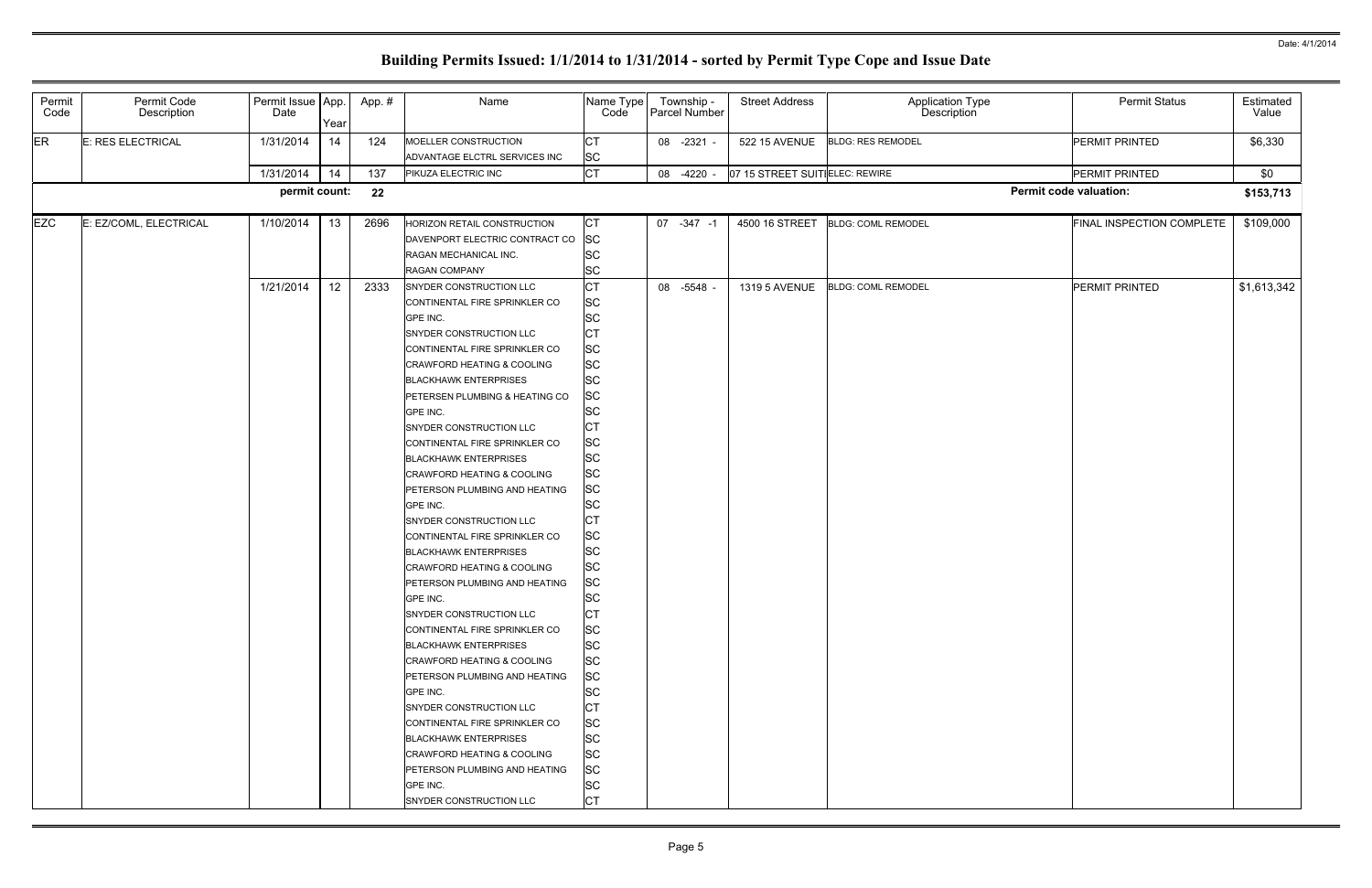| Permit<br>Code | Permit Code<br>Description | Permit Issue   App.<br>Date |                 | App.# | Name                          | Name Type<br>Code      | Township -<br>Parcel Number | <b>Street Address</b> | Application Type<br>Description | <b>Permit Status</b> | Estimated<br>Value |
|----------------|----------------------------|-----------------------------|-----------------|-------|-------------------------------|------------------------|-----------------------------|-----------------------|---------------------------------|----------------------|--------------------|
|                |                            |                             | Year            |       |                               |                        |                             |                       |                                 |                      |                    |
| <b>EZC</b>     | E: EZ/COML, ELECTRICAL     | 1/21/2014                   | 12 <sub>2</sub> | 2990  | CONTINENTAL FIRE SPRINKLER CO | <b>SC</b>              | 08 -5548                    | <b>1319 5 AVENUE</b>  | <b>BLDG: COML REMODEL</b>       | PERMIT PRINTED       | \$1,613,342        |
|                |                            |                             |                 |       | <b>BLACKHAWK ENTERPRISES</b>  | <b>SC</b>              |                             |                       |                                 |                      |                    |
|                |                            |                             |                 |       | CRAWFORD HEATING & COOLING    | <b>SC</b>              |                             |                       |                                 |                      |                    |
|                |                            |                             |                 |       | PETERSON PLUMBING AND HEATING | <b>SC</b>              |                             |                       |                                 |                      |                    |
|                |                            |                             |                 |       | GPE INC.                      | <b>SC</b>              |                             |                       |                                 |                      |                    |
|                |                            |                             |                 |       | SNYDER CONSTRUCTION LLC       | <b>CT</b>              |                             |                       |                                 |                      |                    |
|                |                            |                             |                 |       | CONTINENTAL FIRE SPRINKLER CO | <b>SC</b>              |                             |                       |                                 |                      |                    |
|                |                            |                             |                 |       | <b>BLACKHAWK ENTERPRISES</b>  | <b>SC</b>              |                             |                       |                                 |                      |                    |
|                |                            |                             |                 |       | CRAWFORD HEATING & COOLING    | <b>SC</b>              |                             |                       |                                 |                      |                    |
|                |                            |                             |                 |       | PETERSON PLUMBING AND HEATING | <b>SC</b>              |                             |                       |                                 |                      |                    |
|                |                            |                             |                 |       | GPE INC.                      | <b>SC</b>              |                             |                       |                                 |                      |                    |
|                |                            |                             |                 |       | SNYDER CONSTRUCTION LLC       | <b>CT</b>              |                             |                       |                                 |                      |                    |
|                |                            |                             |                 |       | CONTINENTAL FIRE SPRINKLER CO | <b>SC</b>              |                             |                       |                                 |                      |                    |
|                |                            |                             |                 |       | <b>BLACKHAWK ENTERPRISES</b>  | <b>SC</b>              |                             |                       |                                 |                      |                    |
|                |                            |                             |                 |       | PETERSON PLUMBING AND HEATING | <b>SC</b>              |                             |                       |                                 |                      |                    |
|                |                            |                             |                 |       | CRAWFORD HEATING & COOLING    | <b>SC</b>              |                             |                       |                                 |                      |                    |
|                |                            |                             |                 |       | GPE INC.                      | <b>SC</b>              |                             |                       |                                 |                      |                    |
|                |                            |                             |                 |       | SNYDER CONSTRUCTION LLC       | <b>CT</b>              |                             |                       |                                 |                      |                    |
|                |                            |                             |                 |       | CONTINENTAL FIRE SPRINKLER CO | <b>SC</b>              |                             |                       |                                 |                      |                    |
|                |                            |                             |                 |       | <b>BLACKHAWK ENTERPRISES</b>  | <b>SC</b>              |                             |                       |                                 |                      |                    |
|                |                            |                             |                 |       | CRAWFORD HEATING & COOLING    | <b>SC</b>              |                             |                       |                                 |                      |                    |
|                |                            |                             |                 |       | PETERSON PLUMBING AND HEATING | <b>SC</b>              |                             |                       |                                 |                      |                    |
|                |                            |                             |                 |       | GPE INC.                      | <b>SC</b>              |                             |                       |                                 |                      |                    |
|                |                            |                             |                 |       | SNYDER CONSTRUCTION LLC       | <b>CT</b>              |                             |                       |                                 |                      |                    |
|                |                            |                             |                 |       | CONTINENTAL FIRE SPRINKLER CO | <b>SC</b>              |                             |                       |                                 |                      |                    |
|                |                            |                             |                 |       | <b>BLACKHAWK ENTERPRISES</b>  | <b>SC</b>              |                             |                       |                                 |                      |                    |
|                |                            |                             |                 |       | CRAWFORD HEATING & COOLING    | <b>SC</b>              |                             |                       |                                 |                      |                    |
|                |                            |                             |                 |       | PETERSON PLUMBING AND HEATING | <b>SC</b>              |                             |                       |                                 |                      |                    |
|                |                            |                             |                 |       | GPE INC.                      | <b>SC</b>              |                             |                       |                                 |                      |                    |
|                |                            |                             |                 |       | SNYDER CONSTRUCTION LLC       | IСТ                    |                             |                       |                                 |                      |                    |
|                |                            |                             |                 |       | CONTINENTAL FIRE SPRINKLER CO | <b>SC</b>              |                             |                       |                                 |                      |                    |
|                |                            |                             |                 |       | <b>BLACKHAWK ENTERPRISES</b>  | <b>SC</b><br><b>SC</b> |                             |                       |                                 |                      |                    |
|                |                            |                             |                 |       | CRAWFORD HEATING & COOLING    |                        |                             |                       |                                 |                      |                    |
|                |                            |                             |                 |       | PETERSON PLUMBING AND HEATING | <b>SC</b>              |                             |                       |                                 |                      |                    |
|                |                            |                             |                 |       | GPE INC.                      | <b>SC</b>              |                             |                       |                                 |                      |                    |
|                |                            |                             |                 |       | SNYDER CONSTRUCTION LLC       | <b>CT</b>              |                             |                       |                                 |                      |                    |
|                |                            |                             |                 |       | CONTINENTAL FIRE SPRINKLER CO | <b>SC</b><br><b>SC</b> |                             |                       |                                 |                      |                    |
|                |                            |                             |                 |       | <b>BLACKHAWK ENTERPRISES</b>  |                        |                             |                       |                                 |                      |                    |
|                |                            |                             |                 |       | CRAWFORD HEATING & COOLING    | <b>SC</b><br><b>SC</b> |                             |                       |                                 |                      |                    |
|                |                            |                             |                 |       | PETERSON PLUMBING AND HEATING |                        |                             |                       |                                 |                      |                    |
|                |                            |                             |                 |       | GPE INC.                      | <b>SC</b>              |                             |                       |                                 |                      |                    |
|                |                            |                             |                 |       | SNYDER CONSTRUCTION LLC       | <b>CT</b>              |                             |                       |                                 |                      |                    |
|                |                            |                             |                 |       | CONTINENTAL FIRE SPRINKLER CO | <b>SC</b>              |                             |                       |                                 |                      |                    |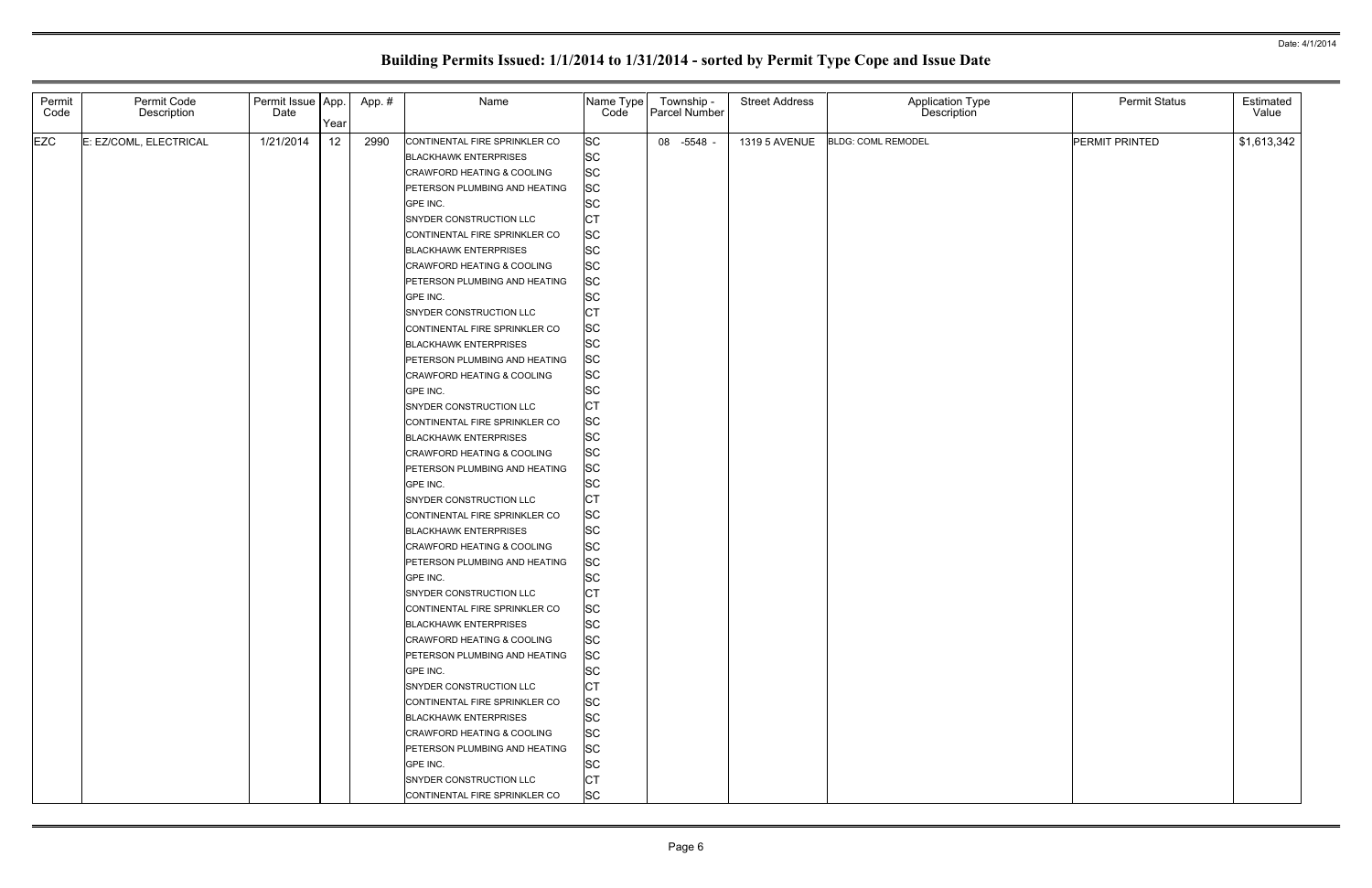| Permit<br>Code | Permit Code<br>Description | Permit Issue App.<br>Date | Year | App.# | Name                                                                  | Name Type<br>Code      | Francel Number<br>Parcel Number | <b>Street Address</b> | Application Type<br>Description | <b>Permit Status</b> | Estimated<br>Value |
|----------------|----------------------------|---------------------------|------|-------|-----------------------------------------------------------------------|------------------------|---------------------------------|-----------------------|---------------------------------|----------------------|--------------------|
| <b>EZC</b>     |                            | 1/22/2014                 |      |       |                                                                       | <b>SC</b>              |                                 |                       |                                 | PERMIT PRINTED       |                    |
|                | E: EZ/COML, ELECTRICAL     |                           | 12   | 2997  | <b>BLACKHAWK ENTERPRISES</b><br><b>CRAWFORD HEATING &amp; COOLING</b> |                        | 08 -5548                        | <b>1319 5 AVENUE</b>  | <b>BLDG: COML REMODEL</b>       |                      | \$1,613,342        |
|                |                            |                           |      |       |                                                                       | <b>SC</b>              |                                 |                       |                                 |                      |                    |
|                |                            |                           |      |       | PETERSON PLUMBING AND HEATING<br>GPE INC.                             | <b>SC</b><br><b>SC</b> |                                 |                       |                                 |                      |                    |
|                |                            |                           |      |       | SNYDER CONSTRUCTION LLC                                               | CT                     |                                 |                       |                                 |                      |                    |
|                |                            |                           |      |       | CONTINENTAL FIRE SPRINKLER CO                                         | <b>SC</b>              |                                 |                       |                                 |                      |                    |
|                |                            |                           |      |       | <b>BLACKHAWK ENTERPRISES</b>                                          | SC                     |                                 |                       |                                 |                      |                    |
|                |                            |                           |      |       | CRAWFORD HEATING & COOLING                                            | <b>SC</b>              |                                 |                       |                                 |                      |                    |
|                |                            |                           |      |       | PETERSON PLUMBING AND HEATING                                         | <b>SC</b>              |                                 |                       |                                 |                      |                    |
|                |                            |                           |      |       | GPE INC.                                                              | <b>SC</b>              |                                 |                       |                                 |                      |                    |
|                |                            |                           |      |       | SNYDER CONSTRUCTION LLC                                               | <b>CT</b>              |                                 |                       |                                 |                      |                    |
|                |                            |                           |      |       | CONTINENTAL FIRE SPRINKLER CO                                         | <b>SC</b>              |                                 |                       |                                 |                      |                    |
|                |                            |                           |      |       | <b>BLACKHAWK ENTERPRISES</b>                                          | <b>SC</b>              |                                 |                       |                                 |                      |                    |
|                |                            |                           |      |       | CRAWFORD HEATING & COOLING                                            | <b>SC</b>              |                                 |                       |                                 |                      |                    |
|                |                            |                           |      |       | PETERSON PLUMBING AND HEATING                                         | <b>SC</b>              |                                 |                       |                                 |                      |                    |
|                |                            |                           |      |       | GPE INC.                                                              | <b>SC</b>              |                                 |                       |                                 |                      |                    |
|                |                            |                           |      |       | SNYDER CONSTRUCTION LLC                                               | <b>CT</b>              |                                 |                       |                                 |                      |                    |
|                |                            |                           |      |       | CONTINENTAL FIRE SPRINKLER CO                                         | <b>SC</b>              |                                 |                       |                                 |                      |                    |
|                |                            |                           |      |       | <b>BLACKHAWK ENTERPRISES</b>                                          | <b>SC</b>              |                                 |                       |                                 |                      |                    |
|                |                            |                           |      |       | CRAWFORD HEATING & COOLING                                            | <b>SC</b>              |                                 |                       |                                 |                      |                    |
|                |                            |                           |      |       | PETERSON PLUMBING AND HEATING                                         | <b>SC</b>              |                                 |                       |                                 |                      |                    |
|                |                            |                           |      |       | GPE INC.                                                              | <b>SC</b>              |                                 |                       |                                 |                      |                    |
|                |                            |                           |      |       | SNYDER CONSTRUCTION LLC                                               | <b>CT</b>              |                                 |                       |                                 |                      |                    |
|                |                            |                           |      |       | CONTINENTAL FIRE SPRINKLER CO                                         | <b>SC</b>              |                                 |                       |                                 |                      |                    |
|                |                            |                           |      |       | <b>BLACKHAWK ENTERPRISES</b>                                          | <b>SC</b>              |                                 |                       |                                 |                      |                    |
|                |                            |                           |      |       | CRAWFORD HEATING & COOLING                                            | <b>SC</b>              |                                 |                       |                                 |                      |                    |
|                |                            |                           |      |       | PETERSON PLUMBING AND HEATING                                         | <b>SC</b>              |                                 |                       |                                 |                      |                    |
|                |                            |                           |      |       | GPE INC.                                                              | <b>SC</b>              |                                 |                       |                                 |                      |                    |
|                |                            |                           |      |       | SNYDER CONSTRUCTION LLC                                               | C <sub>T</sub>         |                                 |                       |                                 |                      |                    |
|                |                            |                           |      |       | CONTINENTAL FIRE SPRINKLER CO                                         | <b>SC</b>              |                                 |                       |                                 |                      |                    |
|                |                            |                           |      |       | <b>BLACKHAWK ENTERPRISES</b>                                          | <b>SC</b>              |                                 |                       |                                 |                      |                    |
|                |                            |                           |      |       | CRAWFORD HEATING & COOLING                                            | <b>SC</b>              |                                 |                       |                                 |                      |                    |
|                |                            |                           |      |       | PETERSON PLUMBING AND HEATING                                         | <b>SC</b>              |                                 |                       |                                 |                      |                    |
|                |                            |                           |      |       | GPE INC.                                                              | SC                     |                                 |                       |                                 |                      |                    |
|                |                            |                           |      |       | SNYDER CONSTRUCTION LLC                                               | <b>CT</b>              |                                 |                       |                                 |                      |                    |
|                |                            |                           |      |       | CONTINENTAL FIRE SPRINKLER CO                                         | <b>SC</b>              |                                 |                       |                                 |                      |                    |
|                |                            |                           |      |       | <b>BLACKHAWK ENTERPRISES</b>                                          | <b>SC</b>              |                                 |                       |                                 |                      |                    |
|                |                            |                           |      |       | CRAWFORD HEATING & COOLING                                            | <b>SC</b>              |                                 |                       |                                 |                      |                    |
|                |                            |                           |      |       | PETERSON PLUMBING AND HEATING                                         | <b>SC</b>              |                                 |                       |                                 |                      |                    |
|                |                            |                           |      |       | GPE INC.                                                              | <b>SC</b>              |                                 |                       |                                 |                      |                    |
|                |                            |                           |      |       | SNYDER CONSTRUCTION LLC                                               | <b>CT</b>              |                                 |                       |                                 |                      |                    |
|                |                            |                           |      |       | CONTINENTAL FIRE SPRINKLER CO                                         | <b>SC</b>              |                                 |                       |                                 |                      |                    |
|                |                            |                           |      |       | <b>BLACKHAWK ENTERPRISES</b>                                          | <b>SC</b>              |                                 |                       |                                 |                      |                    |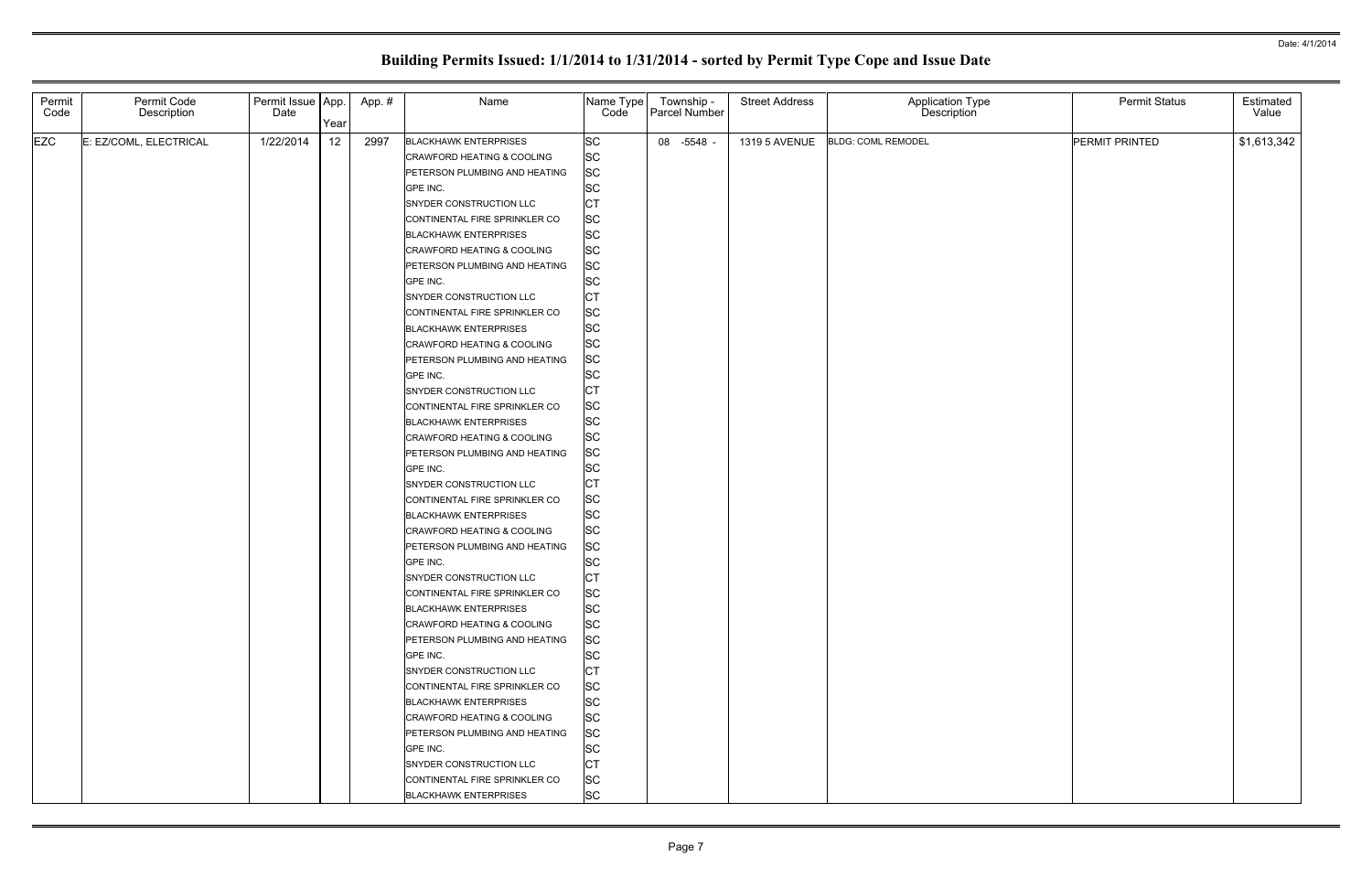| Permit<br>Code | Permit Code<br>Description | Permit Issue   App.<br>Date |                 | App.# | Name                                      | Name Type<br>Code      | Township -<br>Parcel Number | <b>Street Address</b> | Application Type<br>Description | <b>Permit Status</b> | Estimated<br>Value |
|----------------|----------------------------|-----------------------------|-----------------|-------|-------------------------------------------|------------------------|-----------------------------|-----------------------|---------------------------------|----------------------|--------------------|
|                |                            |                             | Year            |       |                                           |                        |                             |                       |                                 |                      |                    |
| <b>EZC</b>     | E: EZ/COML, ELECTRICAL     | 1/22/2014                   | 12 <sub>2</sub> | 3004  | CRAWFORD HEATING & COOLING                | <b>SC</b>              | 08 -5548                    | <b>1319 5 AVENUE</b>  | <b>BLDG: COML REMODEL</b>       | PERMIT PRINTED       | \$1,613,342        |
|                |                            |                             |                 |       | PETERSON PLUMBING AND HEATING             | <b>SC</b>              |                             |                       |                                 |                      |                    |
|                |                            |                             |                 |       | GPE INC.                                  | <b>SC</b>              |                             |                       |                                 |                      |                    |
|                |                            |                             |                 |       | SNYDER CONSTRUCTION LLC                   | <b>CT</b>              |                             |                       |                                 |                      |                    |
|                |                            |                             |                 |       | CONTINENTAL FIRE SPRINKLER CO             | <b>SC</b>              |                             |                       |                                 |                      |                    |
|                |                            |                             |                 |       | <b>BLACKHAWK ENTERPRISES</b>              | <b>SC</b>              |                             |                       |                                 |                      |                    |
|                |                            |                             |                 |       | CRAWFORD HEATING & COOLING                | <b>SC</b>              |                             |                       |                                 |                      |                    |
|                |                            |                             |                 |       | PETERSON PLUMBING AND HEATING             | <b>SC</b><br><b>SC</b> |                             |                       |                                 |                      |                    |
|                |                            |                             |                 |       | GPE INC.                                  | <b>CT</b>              |                             |                       |                                 |                      |                    |
|                |                            |                             |                 |       | SNYDER CONSTRUCTION LLC                   | <b>SC</b>              |                             |                       |                                 |                      |                    |
|                |                            |                             |                 |       | CONTINENTAL FIRE SPRINKLER CO             | <b>SC</b>              |                             |                       |                                 |                      |                    |
|                |                            |                             |                 |       | <b>BLACKHAWK ENTERPRISES</b>              | <b>SC</b>              |                             |                       |                                 |                      |                    |
|                |                            |                             |                 |       | CRAWFORD HEATING & COOLING                | <b>SC</b>              |                             |                       |                                 |                      |                    |
|                |                            |                             |                 |       | PETERSON PLUMBING AND HEATING<br>GPE INC. | <b>SC</b>              |                             |                       |                                 |                      |                    |
|                |                            |                             |                 |       | SNYDER CONSTRUCTION LLC                   | <b>CT</b>              |                             |                       |                                 |                      |                    |
|                |                            |                             |                 |       | CONTINENTAL FIRE SPRINKLER CO             | <b>SC</b>              |                             |                       |                                 |                      |                    |
|                |                            |                             |                 |       | <b>BLACKHAWK ENTERPRISES</b>              | <b>SC</b>              |                             |                       |                                 |                      |                    |
|                |                            |                             |                 |       | CRAWFORD HEATING & COOLING                | <b>SC</b>              |                             |                       |                                 |                      |                    |
|                |                            |                             |                 |       | PETERSON PLUMBING AND HEATING             | <b>SC</b>              |                             |                       |                                 |                      |                    |
|                |                            |                             |                 |       | GPE INC.                                  | <b>SC</b>              |                             |                       |                                 |                      |                    |
|                |                            |                             |                 |       | SNYDER CONSTRUCTION LLC                   | <b>CT</b>              |                             |                       |                                 |                      |                    |
|                |                            |                             |                 |       | CONTINENTAL FIRE SPRINKLER CO             | <b>SC</b>              |                             |                       |                                 |                      |                    |
|                |                            |                             |                 |       | <b>BLACKHAWK ENTERPRISES</b>              | <b>SC</b>              |                             |                       |                                 |                      |                    |
|                |                            |                             |                 |       | CRAWFORD HEATING & COOLING                | <b>SC</b>              |                             |                       |                                 |                      |                    |
|                |                            |                             |                 |       | PETERSON PLUMBING AND HEATING             | <b>SC</b>              |                             |                       |                                 |                      |                    |
|                |                            |                             |                 |       | GPE INC.                                  | <b>SC</b>              |                             |                       |                                 |                      |                    |
|                |                            |                             |                 |       | SNYDER CONSTRUCTION LLC                   | <b>CT</b>              |                             |                       |                                 |                      |                    |
|                |                            |                             |                 |       | CONTINENTAL FIRE SPRINKLER CO             | <b>SC</b>              |                             |                       |                                 |                      |                    |
|                |                            |                             |                 |       | <b>BLACKHAWK ENTERPRISES</b>              | <b>SC</b>              |                             |                       |                                 |                      |                    |
|                |                            |                             |                 |       | <b>CRAWFORD HEATING &amp; COOLING</b>     | <b>SC</b>              |                             |                       |                                 |                      |                    |
|                |                            |                             |                 |       | PETERSON PLUMBING AND HEATING             | <b>SC</b>              |                             |                       |                                 |                      |                    |
|                |                            |                             |                 |       | GPE INC.                                  | <b>SC</b>              |                             |                       |                                 |                      |                    |
|                |                            |                             |                 |       | SNYDER CONSTRUCTION LLC                   | <b>CT</b>              |                             |                       |                                 |                      |                    |
|                |                            |                             |                 |       | SNYDER CONSTRUCTION LLC                   | <b>CT</b>              |                             |                       |                                 |                      |                    |
|                |                            |                             |                 |       | CONTINENTAL FIRE SPRINKLER CO             | <b>SC</b>              |                             |                       |                                 |                      |                    |
|                |                            |                             |                 |       | CONTINENTAL FIRE SPRINKLER CO             | <b>SC</b>              |                             |                       |                                 |                      |                    |
|                |                            |                             |                 |       | <b>BLACKHAWK ENTERPRISES</b>              | <b>SC</b>              |                             |                       |                                 |                      |                    |
|                |                            |                             |                 |       | <b>BLACKHAWK ENTERPRISES</b>              | <b>SC</b>              |                             |                       |                                 |                      |                    |
|                |                            |                             |                 |       | CRAWFORD HEATING & COOLING                | <b>SC</b>              |                             |                       |                                 |                      |                    |
|                |                            |                             |                 |       | CRAWFORD HEATING & COOLING                | <b>SC</b>              |                             |                       |                                 |                      |                    |
|                |                            |                             |                 |       | PETERSON PLUMBING AND HEATING             | <b>SC</b>              |                             |                       |                                 |                      |                    |
|                |                            |                             |                 |       |                                           |                        |                             |                       |                                 |                      |                    |
|                |                            |                             |                 |       | PETERSON PLUMBING AND HEATING             | <b>SC</b>              |                             |                       |                                 |                      |                    |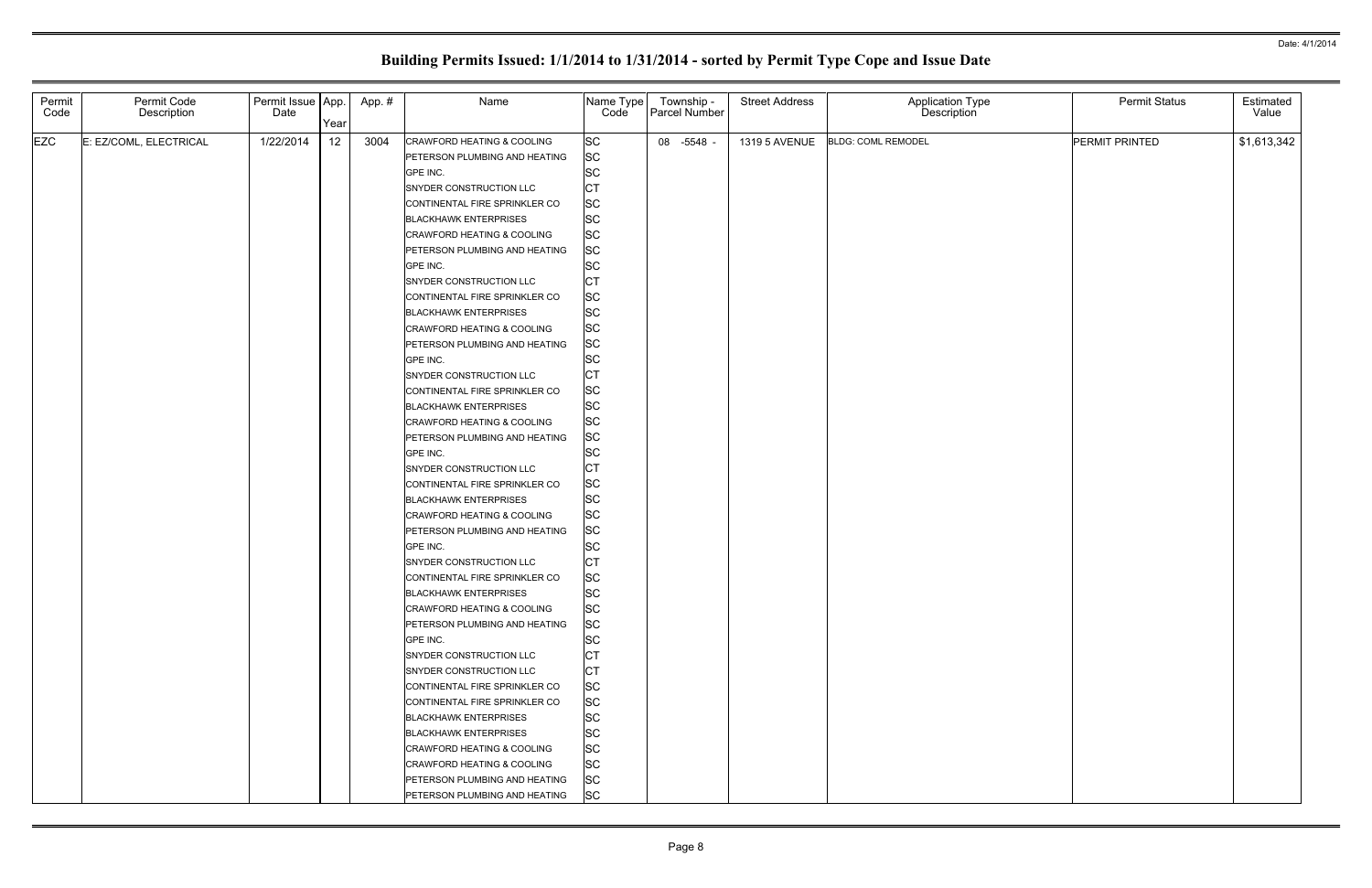| Permit<br>Code | Permit Code<br>Description | Permit Issue   App.<br>Date | Year | App.#          | Name                                                                                                                                                                                                                              | Name Type<br>Code                                                                        |    | Township -<br>Parcel Number | <b>Street Address</b> | Application Type<br>Description                       | <b>Permit Status</b>          | Estimated<br>Value |
|----------------|----------------------------|-----------------------------|------|----------------|-----------------------------------------------------------------------------------------------------------------------------------------------------------------------------------------------------------------------------------|------------------------------------------------------------------------------------------|----|-----------------------------|-----------------------|-------------------------------------------------------|-------------------------------|--------------------|
| <b>EZC</b>     | : EZ/COML, ELECTRICAL      | 1/22/2014                   | 12   | 3010           | GPE INC.<br>GPE INC.<br>SNYDER CONSTRUCTION LLC<br>CONTINENTAL FIRE SPRINKLER CO<br><b>BLACKHAWK ENTERPRISES</b><br><b>CRAWFORD HEATING &amp; COOLING</b><br>PETERSON PLUMBING AND HEATING<br>GPE INC.                            | <b>SC</b><br>lSC<br>IСT<br><b>SC</b><br><b>SC</b><br><b>SC</b><br><b>SC</b><br><b>SC</b> |    | 08 -5548                    | 1319 5 AVENUE         | <b>BLDG: COML REMODEL</b>                             | <b>PERMIT PRINTED</b>         | \$1,613,342        |
|                |                            | 1/22/2014                   | 14   | 99             | GPE INC.                                                                                                                                                                                                                          | <b>CT</b>                                                                                |    | 08 -5548                    | <b>1317 5 AVENUE</b>  | <b>ELEC: SERVICE</b>                                  | <b>PERMIT PRINTED</b>         | \$0                |
|                |                            | 1/22/2014                   | 14   | 101            | GPE INC.                                                                                                                                                                                                                          | IСТ                                                                                      | 08 | -5548                       | <b>1319 5 AVENUE</b>  | <b>ELEC: SERVICE</b>                                  | <b>PERMIT PRINTED</b>         | \$0                |
|                |                            | 1/27/2014                   | 13   | 713            | DAXON CONSTRUCTION INC.<br><b>BRADY COMPANY J.L.</b><br>BRADY COMPANY, J L<br>ART-O-LITE ELECTRIC CO<br><b>BLONDELL PLUMBING SERVICES</b><br>ART-O-LITE ELECTRIC CO<br>CONTINENTAL FIRE SPRINKLER CO                              | Iст<br><b>SC</b><br><b>SC</b><br>lsc<br><b>SC</b><br><b>SC</b><br><b>SC</b>              | 08 | -4837                       | 701 12 STREET         | BLDG:COML/NEW, STORES/CUSTOMER SERVICE                | PERMIT PRINTED                | \$2,866,987        |
|                |                            | 1/28/2014                   | 14   | 27             | <b>TRI-STATE CONSTRUCTION</b><br><b>CRAWFORD COMPANY</b><br>GPE INC.<br>ADVANCED MECH. & GEOTHERMAL                                                                                                                               | Iст<br>lsc<br><b>SC</b><br><b>SC</b>                                                     |    | 08 -5524                    | 1413 5 AVENUE         | <b>BLDG: COML REMODEL</b>                             | FINAL INSPECTION COMPLETE     | \$85,000           |
|                |                            | 1/30/2014                   | 13   | 2990           | DAVENPORT GENERAL SERVICES COR<br>KOEHLER ELECTRIC INC, J W                                                                                                                                                                       | CT<br><b>SC</b>                                                                          |    | 08 -5418                    |                       | 1601 RIVER DRIVE BLDG: COML REMODEL                   | FINAL INSPECTION COMPLETE     | \$40,800           |
|                |                            | permit count:               |      | $\overline{7}$ |                                                                                                                                                                                                                                   |                                                                                          |    |                             |                       |                                                       | <b>Permit code valuation:</b> | \$4,715,129        |
| <b>MC</b>      | M: COML MECHANICAL         | 1/6/2014                    | 14   | 11             | KALE HEATING & AC                                                                                                                                                                                                                 | <b>CT</b>                                                                                |    | 07 -13747                   | 3741 53 STREET        | HTG: BOILER/FURNACE, REPLACE                          | PERMIT PRINTED                | \$0                |
|                |                            | 1/9/2014                    | 14   | 46             | <b>BRADY COMPANY, JL</b>                                                                                                                                                                                                          | Iст                                                                                      |    | 08 -5503                    | 425 17 STREET         | HTG: BOILER/FURNACE, REPLACE                          | PERMIT PRINTED                | \$0                |
|                |                            | 1/9/2014                    | 14   | 43             | <b>CRAWFORD HEATING &amp; COOLING</b><br><b>CRAWFORD COMPANY</b>                                                                                                                                                                  | СT<br>lsc.                                                                               | 08 | -5527                       | 425 15 STREET         | HTG: BOILER/FURNACE, INSTALL                          | FINAL INSPECTION COMPLETE     | \$0                |
|                |                            | 1/10/2014                   | 14   | 51             | GOODWIN-TUCKER GROUP                                                                                                                                                                                                              | <b>CT</b>                                                                                |    | 07 -1898                    |                       | 2702 23 AVENUE HTG: FURNACE/AC, REPLACE               | <b>PERMIT PRINTED</b>         | \$0                |
|                |                            | 1/14/2014                   | 14   | 62             | NORTHWEST MECHANICAL INC                                                                                                                                                                                                          | <b>CT</b>                                                                                |    | 08 -5411                    |                       | 1701 RIVER DRIVE HTG: ROOFTOP UNIT, REPLACE           | PERMIT PRINTED                | \$0                |
|                |                            | 1/16/2014                   | 13   | 183            | <b>BUILTECH CONSTRUCTION INC.</b><br><b>ROCK RIVER ELECTRIC, INC.</b><br><b>ERICKSON PLUMBING</b><br>MAINSTREET SERVICES LLC                                                                                                      | <b>CT</b><br><b>SC</b><br><b>SC</b><br><b>SC</b>                                         |    | 07 - 383 -                  |                       | 40 10 STREET DRIVBLDG: COML REMODEL                   | <b>PERMIT PRINTED</b>         | \$750,000          |
|                |                            | 1/17/2014                   | 13   | 1352           | <b>COLCON INDUSTRIES CORPORATION</b><br><b>ISAUK VALLEY PLUMBING INC.</b><br><b>XTREME FIRE PROTECTION</b><br><b>XTREME FIRE PROTECTION</b><br><b>GREEN J. ELECTRIC LLC</b><br>TEMP-MASTERS, INC<br>HOMETOWN PLUMBING AND HEATING | <b>CT</b><br><b>SC</b><br><b>SC</b><br><b>SC</b><br><b>SC</b><br><b>SC</b><br><b>SC</b>  |    | 07 -304 -1                  |                       | 6600 44 AVENUE BLDG:COML/NEW, STORES/CUSTOMER SERVICE | <b>PERMIT PRINTED</b>         | \$65,000,000       |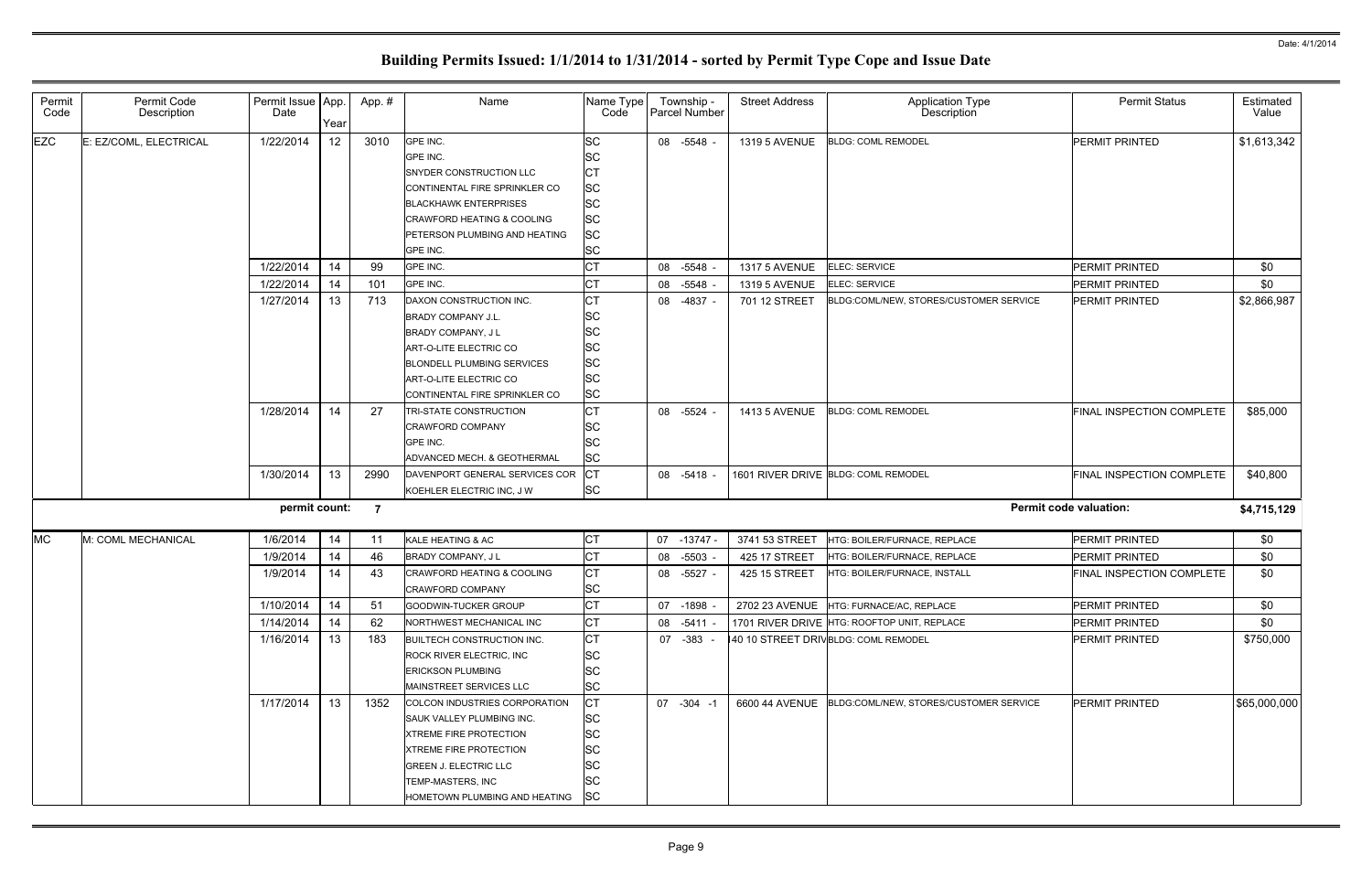| Permit<br>Code | Permit Code<br>Description | Permit Issue   App.<br>Date | Year | App.#        | Name                                  | Name Type<br>Code | Township -<br>Parcel Number | <b>Street Address</b> | Application Type<br>Description               | <b>Permit Status</b>             | Estimated<br>Value |
|----------------|----------------------------|-----------------------------|------|--------------|---------------------------------------|-------------------|-----------------------------|-----------------------|-----------------------------------------------|----------------------------------|--------------------|
| <b>MC</b>      | M: COML MECHANICAL         | 1/23/2014                   | 14   | 108          | <b>CRAWFORD HEATING &amp; COOLING</b> | ◡                 | 08 -5799                    | <b>1118 5 AVENUE</b>  | HTG: OTHER, INSTALL/REPLACE                   | <b>PERMIT PRINTED</b>            | \$0                |
|                |                            | 1/28/2014                   | 13   | 2795         | TOWN & COUNTRY MANOR DEVELOPME CT     |                   | 07 - 96 - 2                 | 2727 23 AVENUE        | <b>BLDG: COML REMODEL</b>                     | <b>PERMIT PRINTED</b>            | \$118,000          |
|                |                            |                             |      |              | <b>SCHEBLER COMPANY</b>               | SC                |                             |                       |                                               |                                  |                    |
|                |                            | permit count:               |      | 9            |                                       |                   |                             |                       |                                               | <b>Permit code valuation:</b>    | \$65,868,000       |
| <b>MEZC</b>    | M: EZ/COML, MECHANICAL     | 1/9/2014                    | 13   | 1669         | <b>RUSSELL CONSTRUCTION</b>           | IСT               | $12 - 334 - 1$              | 2100 69 AVENUE        | BLDG:COML/NEW, HOTELS/MOTELS                  | <b>PERMIT PRINTED</b>            | \$6,031,912        |
|                |                            |                             |      |              | PETERSON PLUMBING AND HEATING         | SC                |                             |                       |                                               |                                  |                    |
|                |                            |                             |      |              | RYAN AND ASSOCIATES, INC.             | SC                |                             |                       |                                               |                                  |                    |
|                |                            |                             |      |              | TREIBER CONSTRUCTION CO               | SC                |                             |                       |                                               |                                  |                    |
|                |                            |                             |      |              | <b>ROCK RIVER ELECTRIC, INC</b>       | SC                |                             |                       |                                               |                                  |                    |
|                |                            |                             |      |              | BRADY COMPANY, JL                     | SC                |                             |                       |                                               |                                  |                    |
|                |                            |                             |      |              | <b>FIREPLACES PLUS</b>                | SC                |                             |                       |                                               |                                  |                    |
|                |                            | 1/20/2014                   | 13   | 2696         | HORIZON RETAIL CONSTRUCTION           | CТ                | 07 -347 -1                  | 4500 16 STREET        | <b>BLDG: COML REMODEL</b>                     | <b>FINAL INSPECTION COMPLETE</b> | \$109,000          |
|                |                            |                             |      |              | DAVENPORT ELECTRIC CONTRACT CO        | <b>SC</b>         |                             |                       |                                               |                                  |                    |
|                |                            |                             |      |              | RAGAN MECHANICAL INC.                 | SC                |                             |                       |                                               |                                  |                    |
|                |                            |                             |      |              | <b>RAGAN COMPANY</b>                  | SC                |                             |                       |                                               |                                  |                    |
|                |                            | 1/28/2014                   | 14   | 27           | TRI-STATE CONSTRUCTION                | ЮI                | 08 -5524                    | <b>1413 5 AVENUE</b>  | <b>BLDG: COML REMODEL</b>                     | <b>PERMIT PRINTED</b>            | \$85,000           |
|                |                            |                             |      |              | <b>CRAWFORD COMPANY</b>               | SC                |                             |                       |                                               |                                  |                    |
|                |                            |                             |      |              | GPE INC.                              | SC<br><b>SC</b>   |                             |                       |                                               |                                  |                    |
|                |                            |                             |      |              | ADVANCED MECH. & GEOTHERMAL           |                   |                             |                       |                                               |                                  |                    |
|                |                            | permit count:               |      | $\mathbf{3}$ |                                       |                   |                             |                       |                                               | <b>Permit code valuation:</b>    | \$6,225,912        |
| <b>MR</b>      | M: RES MECHANICAL          | 1/6/2014                    | 14   | 18           | BRADY COMPANY, J L                    | <b>ICT</b>        | 08 -183 -33                 |                       | 309 1 STREET COURHTG: BOILER/FURNACE, REPLACE | <b>PERMIT PRINTED</b>            | \$0                |
|                |                            | 1/6/2014                    | 14   | 19           | TOTAL MAINTENANCE INC                 | СT                | 08 -2712                    | 443 52 STREET         | HTG: FURNACE/AC, REPLACE                      | <b>PERMIT PRINTED</b>            | \$0                |
|                |                            | 1/8/2014                    | 14   | 35           | KALE HEATING & AC                     | <b>CT</b>         | 08 -3330                    | 2325 23 AVENUE        | HTG: BOILER/FURNACE, REPLACE                  | PERMIT PRINTED                   | \$0                |
|                |                            | 1/9/2014                    | 13   | 2818         | ZELNIO CONSTRUCTION, JOHN             | <b>CT</b>         | 07 -11543                   | 4729 20 AVENUE        | <b>BLDG: RES ADDITION</b>                     | FINAL INSPECTION COMPLETE        | \$39,500           |
|                |                            |                             |      |              | <b>BLONDELL PLUMBING SERVICES</b>     | <b>SC</b>         |                             |                       |                                               |                                  |                    |
|                |                            |                             |      |              | MAHIEU ELECTRIC CO INC                | SC                |                             |                       |                                               |                                  |                    |
|                |                            |                             |      |              | <b>B &amp; W TIN SHOP</b>             | <b>SC</b>         |                             |                       |                                               |                                  |                    |
|                |                            | 1/9/2014                    | 14   | 44           | BRADY COMPANY, JL                     |                   | 07 -2029                    | 2337 31 STREET        | HTG: BOILER/FURNACE, REPLACE                  | <b>PERMIT PRINTED</b>            | \$0                |
|                |                            | 1/9/2014                    | 14   | 42           | <b>CRAWFORD HEATING &amp; COOLING</b> | СT                | 07 -5083                    | 3620 26 STREET        | HTG: BOILER/FURNACE, REPLACE                  | PERMIT PRINTED                   | \$0                |
|                |                            | 1/9/2014                    | 14   | 48           | KALE HEATING & AC                     |                   | 07 -8509                    |                       | 06 GLENWOOD DRINHTG: BOILER/FURNACE, REPLACE  | PERMIT PRINTED                   | \$0                |
|                |                            | 1/9/2014                    | 14   | 41           | <b>FREED HEATING &amp; AC</b>         | СT                | 07 -8527                    |                       | 21 40 STREET COUIHTG: BOILER/FURNACE, REPLACE | <b>PERMIT PRINTED</b>            | \$0                |
|                |                            | 1/9/2014                    | 14   | 47           | KALE HEATING & AC                     |                   | 08 -1469                    | 737 3 STREET          | HTG: BOILER/FURNACE, REPLACE                  | <b>PERMIT PRINTED</b>            | \$0                |
|                |                            | 1/9/2014                    | 14   | 45           | BRADY COMPANY, J L                    |                   | 08 -3062 -                  | <b>1305 28 AVENUE</b> | HTG: BOILER/FURNACE, REPLACE                  | <b>PERMIT PRINTED</b>            | \$0                |
|                |                            |                             |      |              |                                       |                   |                             |                       |                                               |                                  |                    |
|                |                            | 1/9/2014                    | 14   | 49           | KALE HEATING & AC                     |                   | 08 -397 -B                  | <b>1628 9 AVENUE</b>  | HTG: BOILER/FURNACE, REPLACE                  | PERMIT PRINTED                   | \$0                |
|                |                            | 1/10/2014                   | 14   | 53           | <b>FREED HEATING &amp; AC</b>         | СT                | 08 -6484                    | 5325 7 AVENUE         | HTG: FURNACE/AC, REPLACE                      | <b>PERMIT PRINTED</b>            | \$0                |
|                |                            | 1/14/2014                   | 14   | 63           | <b>GABRILSON HEATING &amp; AC</b>     | СT                | 07 -11483                   | 3406 54 STREET        | HTG: BOILER/FURNACE, REPLACE                  | <b>PERMIT PRINTED</b>            | \$0                |
|                |                            | 1/14/2014                   | 14   | 59           | KALE HEATING & AC                     | СT                | 07 -1744                    | 1910 33 STREET        | HTG: FURNACE/AC, REPLACE                      | <b>PERMIT PRINTED</b>            | \$0                |
|                |                            | 1/14/2014                   | 14   | 60           | JOHNSON HEATING & A/C INC DBA         | СT                | 08 -4364                    | 1309 15 STREET A      | HTG: FURNACE/AC, REPLACE                      | PERMIT PRINTED                   | \$0                |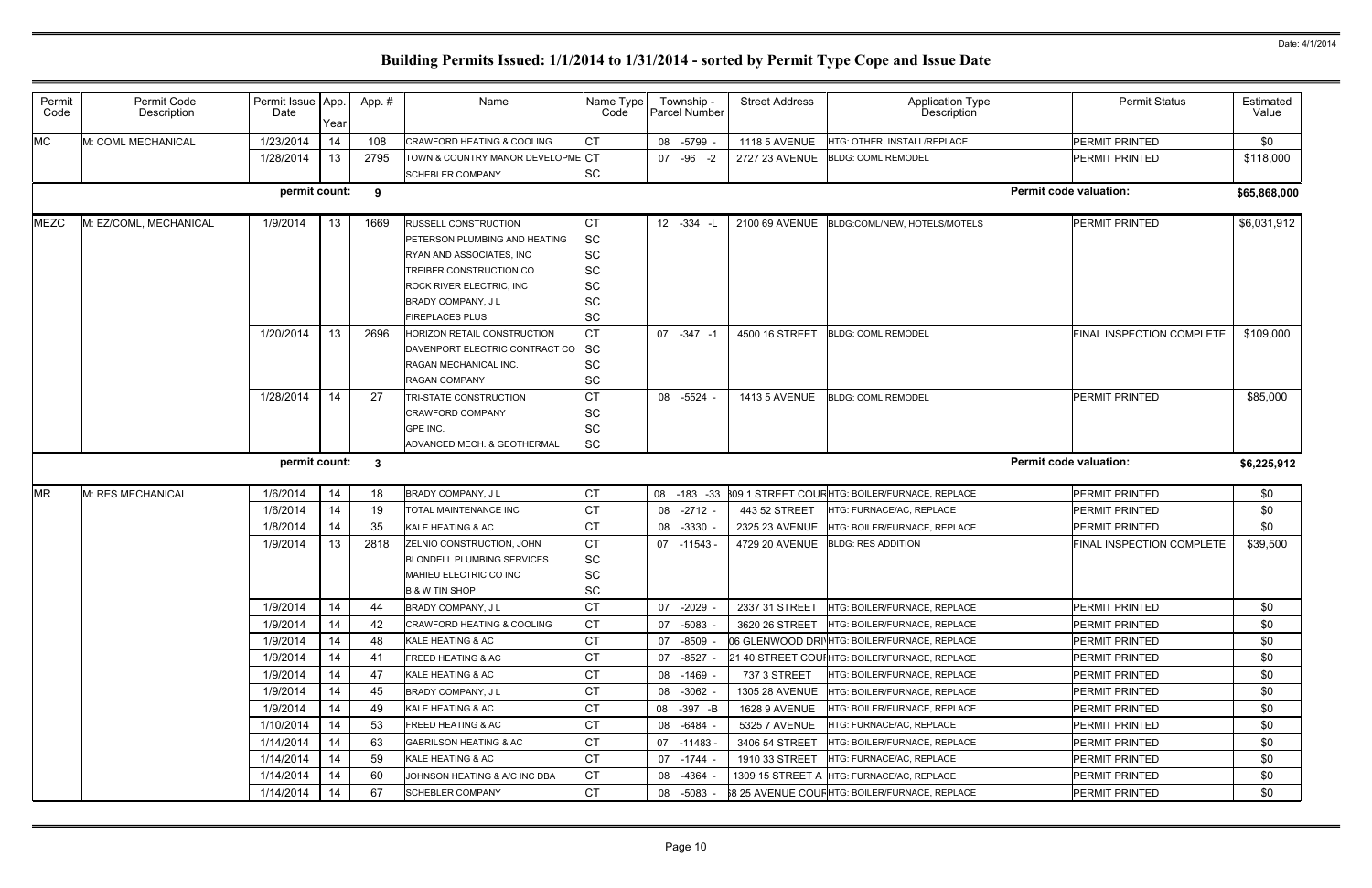| Permit<br>Code | Permit Code<br>Description | Permit Issue App.<br>Date | Year | App.# | Name                                                   | Name Type<br>Code      |           | Township -<br>Parcel Number | <b>Street Address</b> | Application Type<br>Description                     | <b>Permit Status</b>  | Estimated<br>Value |
|----------------|----------------------------|---------------------------|------|-------|--------------------------------------------------------|------------------------|-----------|-----------------------------|-----------------------|-----------------------------------------------------|-----------------------|--------------------|
| <b>MR</b>      | M: RES MECHANICAL          | 1/16/2014                 | 14   | 78    | <b>TOTAL MAINTENANCE INC</b>                           | IСT                    |           | 07 -12922                   |                       | 1420 34 AVENUE B HTG: FURNACE/AC, REPLACE           | <b>PERMIT PRINTED</b> | \$0                |
|                |                            | 1/16/2014                 | 14   | 77    | <b>FAMILY HEATING &amp; COOLING</b>                    | СT                     |           | 08 -2622                    | <b>2440 4 AVENUE</b>  | HTG: BOILER/FURNACE, REPLACE                        | <b>PERMIT PRINTED</b> | \$0                |
|                |                            | 1/16/2014                 | 14   | 76    | <b>FREED HEATING &amp; AC</b>                          |                        | 08        | -727                        | 1190 24 STREET        | HTG: BOILER/FURNACE, REPLACE                        | <b>PERMIT PRINTED</b> | \$0                |
|                |                            | 1/17/2014                 | 14   | 89    | DOUG'S HEATING & AIR COND                              |                        | 07 -14206 |                             | 5409 19 AVENUE        | HTG: BOILER/FURNACE, REPLACE                        | <b>PERMIT PRINTED</b> | \$0                |
|                |                            | 1/17/2014                 | 14   | 86    | <b>CRAWFORD HEATING &amp; COOLING</b>                  |                        | 07        | $-2345$                     | 3003 24 AVENUE        | HTG: BOILER/FURNACE, REPLACE                        | <b>PERMIT PRINTED</b> | \$0                |
|                |                            | 1/17/2014                 | 14   | 87    | DOUG'S HEATING & AIR COND                              | <b>CT</b>              | 07        | $-6327$                     | 2418 48 STREET        | HTG: BOILER/FURNACE, REPLACE                        | <b>PERMIT PRINTED</b> | \$0                |
|                |                            | 1/17/2014                 | 14   | 88    | DOUG'S HEATING & AIR COND                              | СT                     | 08        | -4428                       | 2531 23 AVENUE        | HTG: BOILER/FURNACE, REPLACE                        | <b>PERMIT PRINTED</b> | \$0                |
|                |                            | 1/17/2014                 | 12   | 710   | <b>PROPERTY OWNER</b>                                  |                        | 08        | $-8422$                     | 1740 28 AVENUE        | <b>BLDG: RES REMODEL</b>                            | PERMIT PRINTED        | \$20,000           |
|                |                            |                           |      |       | <b>PROPERTY OWNER</b>                                  | <b>SC</b>              |           |                             |                       |                                                     |                       |                    |
|                |                            |                           |      |       | <b>PROPERTY OWNER</b>                                  | <b>SC</b>              |           |                             |                       |                                                     |                       |                    |
|                |                            |                           |      |       | <b>PROPERTY OWNER</b>                                  | <b>SC</b>              |           |                             |                       |                                                     |                       |                    |
|                |                            | 1/22/2014                 | 13   | 2164  | PROCHASKA DAVE CONSTRUCTION                            | CТ                     |           | 07 -14813                   | 7316 35 AVENUE        | BLDG:RES/NEW, SINGLE FAMILY DETACHED                | <b>PERMIT PRINTED</b> | \$224,600          |
|                |                            |                           |      |       | WATSON PLUMBING AND MECHANICAL                         | <b>SC</b>              |           |                             |                       |                                                     |                       |                    |
|                |                            |                           |      |       | WATSON PLUMBING AND MECHANICAL                         | <b>SC</b>              |           |                             |                       |                                                     |                       |                    |
|                |                            |                           |      |       | <b>ELITE ELECTRIC</b>                                  | <b>SC</b>              |           |                             |                       |                                                     |                       |                    |
|                |                            |                           |      |       | WATSON PLBG & MECHANICAL INC<br><b>FIREPLACES PLUS</b> | <b>SC</b><br><b>SC</b> |           |                             |                       |                                                     |                       |                    |
|                |                            | 1/22/2014                 | 14   | 106   | <b>PROPERTY OWNER</b>                                  |                        |           | 07 -2497 -A                 | 2808 47 STREET        | <b>BLDG: RES REMODEL</b>                            | PERMIT PRINTED        | \$25,800           |
|                |                            |                           |      |       | <b>PROPERTY OWNER</b>                                  | <b>SC</b>              |           |                             |                       |                                                     |                       |                    |
|                |                            |                           |      |       | <b>PROPERTY OWNER</b>                                  | <b>SC</b>              |           |                             |                       |                                                     |                       |                    |
|                |                            | 1/22/2014                 | 14   | 107   | <b>FREED HEATING &amp; AC</b>                          |                        | 07        | $-9954$                     | 3516 44 STREET        | HTG: BOILER/FURNACE, REPLACE                        | PERMIT PRINTED        | \$0                |
|                |                            | 1/22/2014                 | 14   | 100   | <b>BRADY COMPANY, JL</b>                               |                        | 08        | $-9215$                     | 2131 1 STREET A       | HTG: BOILER/FURNACE, REPLACE                        | <b>PERMIT PRINTED</b> | \$0                |
|                |                            | 1/23/2014                 | 13   | 2172  | <b>B &amp; W HOME IMPROVEMENT CO</b>                   | ÇТ                     |           | 07 -10630                   | 4805 49 AVENUE        | <b>BLDG: RES ADDITION</b>                           | <b>PERMIT PRINTED</b> | \$63,397           |
|                |                            |                           |      |       | TRI-CITY ELECTRIC COMPANY                              | <b>SC</b>              |           |                             |                       |                                                     |                       |                    |
|                |                            |                           |      |       | <b>TOUM PLUMBING</b>                                   | <b>SC</b>              |           |                             |                       |                                                     |                       |                    |
|                |                            |                           |      |       | DOUG'S HEATING & AIR COND                              | <b>SC</b>              |           |                             |                       |                                                     |                       |                    |
|                |                            | 1/23/2014                 | 14   | 111   | KALE HEATING & AC                                      |                        |           | 07 -11573                   |                       | 5405 11 AVENUE A HTG: BOILER/FURNACE, REPLACE       | PERMIT PRINTED        | \$0                |
|                |                            | 1/23/2014                 | 14   | 113   | <b>SCHEBLER COMPANY</b>                                |                        |           | 07 -14440 -                 |                       | 18 27 AVENUE PLA(HTG: OTHER, INSTALL/REPLACE        | PERMIT PRINTED        | \$0                |
|                |                            | 1/23/2014                 | 14   | 110   | <b>FREED HEATING &amp; AC</b>                          |                        |           | 07 -8089 -                  |                       | 3511 26 AVENUE B HTG: BOILER/FURNACE, REPLACE       | PERMIT PRINTED        | \$0                |
|                |                            | 1/27/2014                 | 13   | 2164  | PROCHASKA DAVE CONSTRUCTION                            |                        |           | 07 -14813 -                 |                       | 7316 35 AVENUE BLDG:RES/NEW, SINGLE FAMILY DETACHED | PERMIT PRINTED        | \$224,600          |
|                |                            |                           |      |       | WATSON PLUMBING AND MECHANICAL                         | <b>SC</b>              |           |                             |                       |                                                     |                       |                    |
|                |                            |                           |      |       | WATSON PLUMBING AND MECHANICAL                         | <b>SC</b>              |           |                             |                       |                                                     |                       |                    |
|                |                            |                           |      |       | <b>ELITE ELECTRIC</b>                                  | <b>SC</b>              |           |                             |                       |                                                     |                       |                    |
|                |                            |                           |      |       | WATSON PLBG & MECHANICAL INC                           | <b>SC</b>              |           |                             |                       |                                                     |                       |                    |
|                |                            |                           |      |       | <b>FIREPLACES PLUS</b>                                 | <b>SC</b>              |           |                             |                       |                                                     |                       |                    |
|                |                            | 1/27/2014                 | 14   | 121   | TOTAL MAINTENANCE INC                                  | СT                     |           | 07 -6301                    | 2317 48 STREET        | HTG: FURNACE/AC, REPLACE                            | PERMIT PRINTED        | \$0                |
|                |                            | 1/28/2014                 | 14   | 126   | KALE HEATING & AC                                      | СT                     |           | 07 -11958                   |                       | 10 36 AVENUE COUIHTG: BOILER/FURNACE, REPLACE       | <b>PERMIT PRINTED</b> | \$0                |
|                |                            | 1/28/2014                 | 14   | 128   | TOTAL MAINTENANCE INC                                  | <b>CT</b>              |           | 07 -1950                    | 2366 28 STREET        | HTG: BOILER/FURNACE, REPLACE                        | PERMIT PRINTED        | \$0                |
|                |                            | 1/28/2014                 | 14   | 127   | <b>SCHEBLER COMPANY</b>                                | <b>CT</b>              |           | 07 -9107 -                  | 4109 17 AVENUE        | HTG: BOILER/FURNACE, REPLACE                        | PERMIT PRINTED        | \$0                |
|                |                            | 1/28/2014                 | 14   | 129   | <b>TOTAL MAINTANCE</b>                                 | СT                     |           | 08 -3509                    | 2420 12 STREET        | HTG: BOILER/FURNACE, REPLACE                        | PERMIT PRINTED        | \$0                |
|                |                            | 1/31/2014                 | 14   | 136   | BRADY COMPANY, J L                                     | CТ                     |           | 08 -1335                    |                       | 11 AVENUE COURTHTG: BOILER/FURNACE, REPLACE         | PERMIT PRINTED        | \$0                |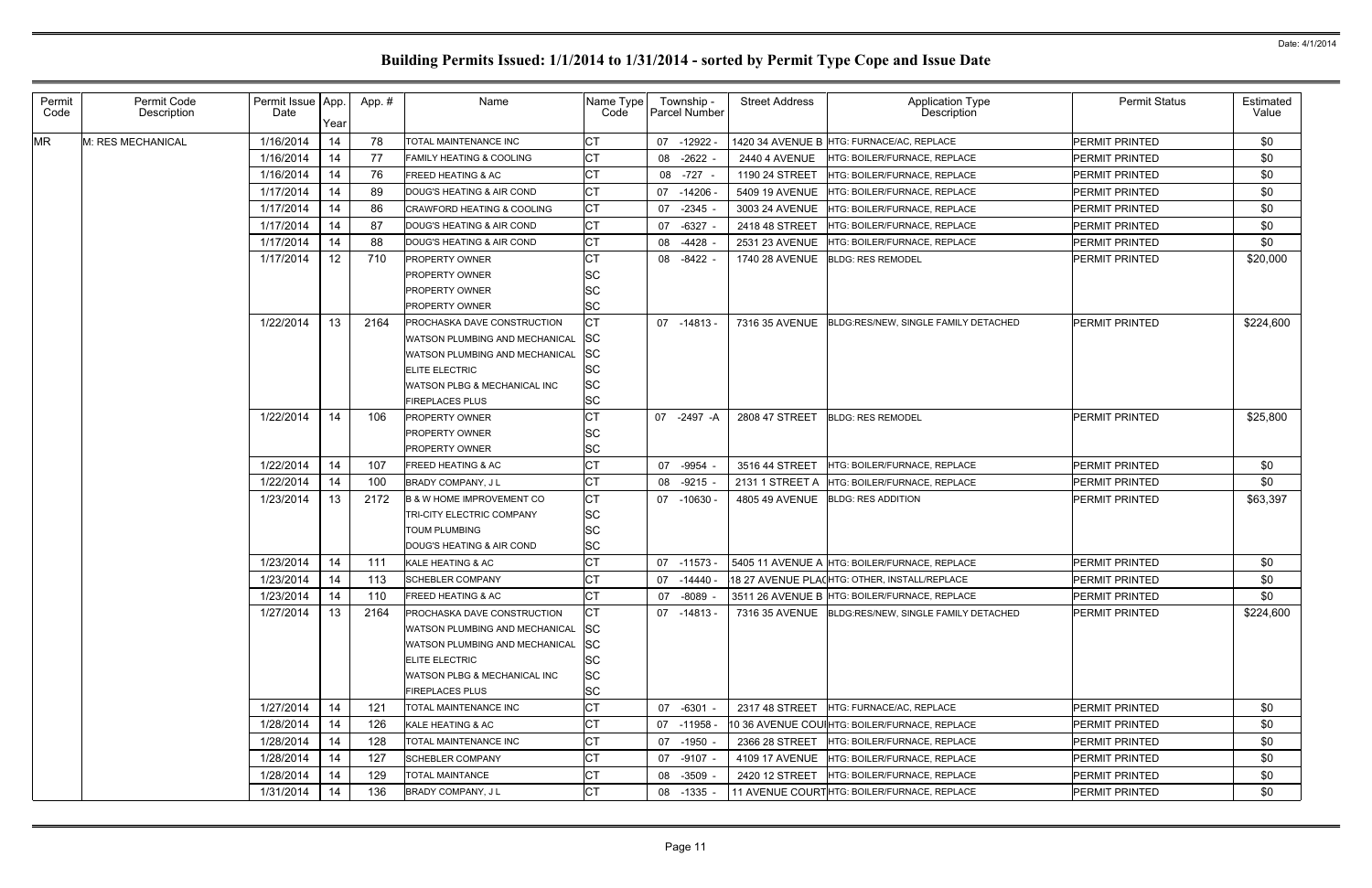|               | <b>Permit Status</b>                                                                                                                                                                                                            |                           |  |  |  |
|---------------|---------------------------------------------------------------------------------------------------------------------------------------------------------------------------------------------------------------------------------|---------------------------|--|--|--|
|               |                                                                                                                                                                                                                                 | <b>Estimated</b><br>Value |  |  |  |
|               |                                                                                                                                                                                                                                 | \$597,897                 |  |  |  |
|               | PERMIT PRINTED                                                                                                                                                                                                                  | \$0                       |  |  |  |
|               | FINAL INSPECTION COMPLETE                                                                                                                                                                                                       | \$2,750                   |  |  |  |
|               | PERMIT PRINTED                                                                                                                                                                                                                  | \$96,000                  |  |  |  |
|               |                                                                                                                                                                                                                                 | \$98,750                  |  |  |  |
|               | FINAL INSPECTION COMPLETE                                                                                                                                                                                                       | \$96,000                  |  |  |  |
|               | \$96,000                                                                                                                                                                                                                        |                           |  |  |  |
| <b>IONTHS</b> | FINAL INSPECTION COMPLETE                                                                                                                                                                                                       | \$0                       |  |  |  |
| <b>IONTHS</b> | FINAL INSPECTION COMPLETE                                                                                                                                                                                                       | \$0                       |  |  |  |
| <b>IONTHS</b> | PERMIT PRINTED                                                                                                                                                                                                                  | \$0                       |  |  |  |
| <b>ONTHS</b>  | FINAL INSPECTION COMPLETE                                                                                                                                                                                                       | \$0                       |  |  |  |
| <b>IONTHS</b> | FINAL INSPECTION COMPLETE                                                                                                                                                                                                       | \$0                       |  |  |  |
| <b>IONTHS</b> | PERMIT PRINTED                                                                                                                                                                                                                  | \$0                       |  |  |  |
| <b>IONTHS</b> | <b>FINAL INSPECTION COMPLETE</b>                                                                                                                                                                                                | \$0                       |  |  |  |
| <b>IONTHS</b> | FINAL INSPECTION COMPLETE                                                                                                                                                                                                       | \$0                       |  |  |  |
| <b>ONTHS</b>  | FINAL INSPECTION COMPLETE                                                                                                                                                                                                       | \$0                       |  |  |  |
|               |                                                                                                                                                                                                                                 | \$0                       |  |  |  |
|               | PERMIT PRINTED                                                                                                                                                                                                                  | \$0                       |  |  |  |
|               |                                                                                                                                                                                                                                 | \$0                       |  |  |  |
|               | PERMIT PRINTED                                                                                                                                                                                                                  | \$0                       |  |  |  |
|               | PERMIT PRINTED                                                                                                                                                                                                                  | \$0                       |  |  |  |
|               | PERMIT PRINTED                                                                                                                                                                                                                  | \$0                       |  |  |  |
|               | PERMIT PRINTED                                                                                                                                                                                                                  | \$0                       |  |  |  |
|               |                                                                                                                                                                                                                                 | \$0                       |  |  |  |
|               | <b>Permit code valuation:</b><br><b>Permit code valuation:</b><br><b>Permit code valuation:</b><br><b>Permit code valuation:</b><br><b>Permit code valuation:</b><br><b>Permit code valuation:</b><br>FINAL INSPECTION COMPLETE |                           |  |  |  |

| Permit<br>Code   | Permit Code<br>Description   | Permit Issue   App.<br>Date | Year             | App.#            | Name                              | Name Type<br>Code | Township -<br>Parcel Number | <b>Street Address</b> | Application Type<br>Description                         | <b>Permit Status</b>             | Estimated<br>Value |
|------------------|------------------------------|-----------------------------|------------------|------------------|-----------------------------------|-------------------|-----------------------------|-----------------------|---------------------------------------------------------|----------------------------------|--------------------|
|                  |                              | permit count:               |                  | 39               |                                   |                   |                             |                       |                                                         | <b>Permit code valuation:</b>    | \$597,897          |
| PC               | P: COML PLUMBING             | 1/8/2014                    | 14               | 34               | <b>TOUM PLUMBING</b>              | СT                | $-8702$<br>08               | 1302 7 STREET         | PLBG: INSTALLATION, COMMERCIAL                          | PERMIT PRINTED                   | \$0                |
|                  |                              | 1/15/2014                   | 13 <sup>2</sup>  | 3001             | <b>PROPERTY OWNER</b>             | СT                | $-4220 -$<br>08             | 807 15 STREET         | <b>BLDG: COML REMODEL</b>                               | FINAL INSPECTION COMPLETE        | \$2,750            |
|                  |                              |                             |                  |                  | PIKUZA ELECTRIC INC               | SC                |                             |                       |                                                         |                                  |                    |
|                  |                              |                             |                  |                  | RYAN AND ASSOCIATES. INC          | SC                |                             |                       |                                                         |                                  |                    |
|                  |                              | 1/31/2014                   | 13 <sup>13</sup> | 2646             | CENTRO DEVELOPMENT                | <b>CT</b>         | 08 -7186 -A                 | <b>721 19 AVENUE</b>  | <b>BLDG: COML REMODEL</b>                               | PERMIT PRINTED                   | \$96,000           |
|                  |                              |                             |                  |                  | <b>GARZA ELECTRICAL INC.</b>      | SC                |                             |                       |                                                         |                                  |                    |
|                  |                              |                             |                  |                  | <b>SUPER HEAT</b>                 | SC                |                             |                       |                                                         |                                  |                    |
|                  |                              |                             |                  |                  | 4-ROD PLUMBIMING AND HEATING      | <b>SC</b>         |                             |                       |                                                         |                                  |                    |
|                  |                              | permit count:               |                  | $\mathbf{3}$     |                                   |                   |                             |                       |                                                         | <b>Permit code valuation:</b>    | \$98,750           |
| PCI              | P: COML PLUMBING INVESTIGATI | 1/17/2014                   | 13               | 2646             | CENTRO DEVELOPMENT                | СT                | 08 -7186 -A                 | <b>721 19 AVENUE</b>  | <b>BLDG: COML REMODEL</b>                               | FINAL INSPECTION COMPLETE        | \$96,000           |
|                  |                              |                             |                  |                  | <b>GARZA ELECTRICAL INC.</b>      | SC                |                             |                       |                                                         |                                  |                    |
|                  |                              |                             |                  |                  | SUPER HEAT                        | SC                |                             |                       |                                                         |                                  |                    |
|                  |                              |                             |                  |                  | A-ROD PLUMBIMING AND HEATING      | <b>SC</b>         |                             |                       |                                                         |                                  |                    |
|                  |                              | permit count:               |                  | - 1              |                                   |                   |                             |                       |                                                         | <b>Permit code valuation:</b>    | \$96,000           |
| PCR <sub>6</sub> | P: RES GAS MTR RECONCT (6 MO | 1/6/2014                    | 14               | 8                | <b>TOTAL MAINTANCE</b>            | <b>CT</b>         | $-1287$<br>07               | 2346 33 STREET        | PLBG: GAS MTR RECONNECT AFTER 6 MONTHS                  | FINAL INSPECTION COMPLETE        | \$0                |
|                  |                              | 1/6/2014                    | 14               | 9                | 4+ PLUMBING                       | СT                | $-1731$<br>08               | 1130 26 STREET        | PLBG: GAS MTR RECONNECT AFTER 6 MONTHS                  | FINAL INSPECTION COMPLETE        | \$0                |
|                  |                              | 1/6/2014                    | 14               | 10               | A+ PLUMBING                       | CT                | $-5613$<br>08               | 1432 13 STREET        | PLBG: GAS MTR RECONNECT AFTER 6 MONTHS                  | PERMIT PRINTED                   | \$0                |
|                  |                              | 1/14/2014                   | 14               | 61               | DOUG'S HEATING & AIR COND         | <b>CT</b>         | $-2402$<br>07               | 3830 32 AVENUE        | HTG: GAS MTR RECONNECT AFTER 6 MONTHS                   | FINAL INSPECTION COMPLETE        | \$0                |
|                  |                              | 1/14/2014                   | 14               | 57               | ALLISON PLUMBING AND HEATING      | <b>CT</b>         | -58<br>08                   | 1411 26 STREET        | PLBG: GAS MTR RECONNECT AFTER 6 MONTHS                  | FINAL INSPECTION COMPLETE        | \$0                |
|                  |                              | 1/16/2014                   | 14               | 75               | HOMETOWN PLUMBING AND HEATING     | СT                | $-2207$<br>07               | 2426 28 STREET        | PLBG: GAS MTR RECONNECT AFTER 6 MONTHS                  | PERMIT PRINTED                   | \$0                |
|                  |                              | 1/22/2014                   | 14               | 98               | <b>ERICKSON PLUMBING</b>          | <b>CT</b>         | $-4179$<br>08               |                       | 2332 18 AVENUE A PLBG: GAS MTR RECONNECT AFTER 6 MONTHS | FINAL INSPECTION COMPLETE        | \$0                |
|                  |                              | 1/27/2014                   | 14               | 117              | HOMETOWN PLUMBING AND HEATING     | <b>CT</b>         | 08<br>$-2064 -1$            | 517 26 STREET         | PLBG: GAS MTR RECONNECT AFTER 6 MONTHS                  | FINAL INSPECTION COMPLETE        | \$0                |
|                  |                              | 1/31/2014                   | 14               | 138              | PRECISION AIR HTG & AC INC        | <b>CT</b>         | $-6251$<br>08               | 4520 4 AVENUE         | HTG: GAS MTR RECONNECT AFTER 6 MONTHS                   | FINAL INSPECTION COMPLETE        | \$0                |
|                  |                              | permit count:               |                  | 9                |                                   |                   |                             |                       |                                                         | <b>Permit code valuation:</b>    | \$0                |
| <b>PCWH</b>      | P: COML WATER HEATER         | 1/9/2014                    | 14               | 40               | <b>ERICKSON PLUMBING</b>          | <b>CT</b>         | 07 -1256 -                  |                       | 3140 23 AVENUE PLBG: WATER HEATER                       | PERMIT PRINTED                   | \$0                |
|                  |                              | permit count:               |                  | - 1              |                                   |                   |                             |                       |                                                         | <b>Permit code valuation:</b>    | \$0                |
| <b>PCWS</b>      | P: CITY WATER/SEWER          | 1/7/2014                    | 14               | 25               | <b>BLONDELL PLUMBING SERVICES</b> | СT                | 08 -5163                    | 1111 14 STREET        | PLBG: SEWER REPAIR                                      | PERMIT PRINTED                   | \$0                |
|                  |                              | 1/7/2014                    | 14               | 22               | <b>BLONDELL PLUMBING SERVICES</b> | <b>CT</b>         | $-6141$<br>08               | <b>1434 25 AVENUE</b> | PLBG: SEWER REPAIR                                      | <b>PERMIT PRINTED</b>            | \$0                |
|                  |                              | 1/7/2014                    | 14               | 23               | <b>BLONDELL PLUMBING SERVICES</b> | <b>CT</b>         | 08<br>-7801                 | 508 26 AVENUE         | PLBG: SEWER REPAIR                                      | PERMIT PRINTED                   | \$0                |
|                  |                              | 1/7/2014                    | 14               | 24               | <b>BLONDELL PLUMBING SERVICES</b> | <b>CT</b>         | 08 -943                     | 935 17 STREET         | PLBG: SEWER REPAIR                                      | PERMIT PRINTED                   | \$0                |
|                  |                              | permit count:               |                  | $\boldsymbol{4}$ |                                   |                   |                             |                       |                                                         | <b>Permit code valuation:</b>    | \$0                |
| PEZC             | P: EZ/COML, PLUMBING         | 1/16/2014                   | 13               | 2696             | HORIZON RETAIL CONSTRUCTION       | <b>CT</b>         | 07 - 347 - 1                | 4500 16 STREET        | <b>BLDG: COML REMODEL</b>                               | <b>FINAL INSPECTION COMPLETE</b> | \$109,000          |
|                  |                              |                             |                  |                  | DAVENPORT ELECTRIC CONTRACT CO    | <b>SC</b>         |                             |                       |                                                         |                                  |                    |
|                  |                              |                             |                  |                  | RAGAN MECHANICAL INC.             | SC                |                             |                       |                                                         |                                  |                    |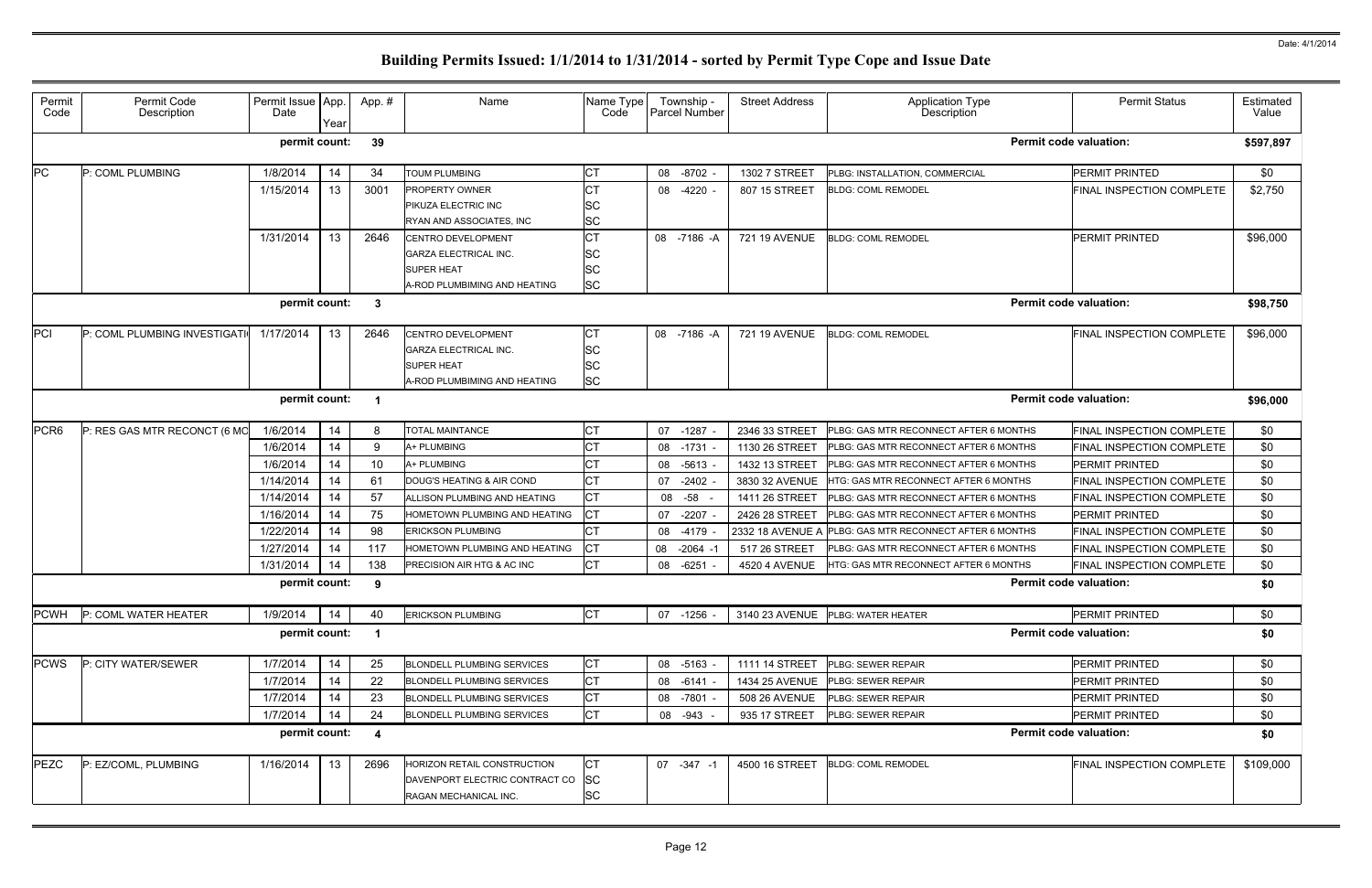| Permit<br>Code | Permit Code<br>Description | Permit Issue App.<br>Date                            | Year | App.#          | Name                                                                                                                   | Name Type<br>Code                   | Township -<br>Parcel Number | <b>Street Address</b> | Application Type<br><b>Description</b>      | <b>Permit Status</b>          | Estimated<br>Value |
|----------------|----------------------------|------------------------------------------------------|------|----------------|------------------------------------------------------------------------------------------------------------------------|-------------------------------------|-----------------------------|-----------------------|---------------------------------------------|-------------------------------|--------------------|
| PEZC           | P: EZ/COML, PLUMBING       | 1/16/2014                                            | 13   | 2696           | <b>RAGAN COMPANY</b>                                                                                                   | <b>SC</b>                           | 07 - 347 - 1                | 4500 16 STREET        | <b>BLDG: COML REMODEL</b>                   | FINAL INSPECTION COMPLETE     | \$109,000          |
|                |                            | 1/16/2014                                            | 14   | 56             | <b>BLACKHAWK BUILDERS</b><br><b>BLONDELL PLUMBING SERVICES</b><br>MAHIEU ELECTRIC CO INC                               | <b>CT</b><br><b>SC</b><br><b>SC</b> | 08 -7210 -                  | <b>2201 7 AVENUE</b>  | <b>BLDG: COML REMODEL</b>                   | PERMIT PRINTED                | \$22,000           |
|                |                            | 1/22/2014                                            | 14   | 27             | TRI-STATE CONSTRUCTION<br><b>CRAWFORD COMPANY</b><br>GPE INC.<br>ADVANCED MECH. & GEOTHERMAL                           | СT<br><b>SC</b><br>SC<br><b>SC</b>  | 08 -5524                    | 1413 5 AVENUE         | <b>BLDG: COML REMODEL</b>                   | PERMIT PRINTED                | \$85,000           |
|                |                            | permit count:                                        |      | $\mathbf{3}$   |                                                                                                                        |                                     |                             |                       |                                             | <b>Permit code valuation:</b> | \$216,000          |
| <b>PGAS</b>    | P: COML GAS PIPING         | 1/28/2014                                            | 14   | 43             | CRAWFORD HEATING & COOLING<br><b>CRAWFORD COMPANY</b>                                                                  | CT<br><b>SC</b>                     | 08 -5527                    | 425 15 STREET         | HTG: BOILER/FURNACE, INSTALL                | PERMIT PRINTED                | \$0                |
|                |                            | <b>Permit code valuation:</b><br>permit count:<br>-1 |      |                |                                                                                                                        |                                     |                             |                       | \$0                                         |                               |                    |
| <b>PGR</b>     | P: RES GAS PIPING          | 1/6/2014                                             | 14   | 15             | HOMETOWN PLUMBING AND HEATING                                                                                          |                                     | 08 -4576                    | 802 20 AVENUE         | PLBG: GAS PIPING                            | FINAL INSPECTION COMPLETE     | \$0                |
|                |                            | <b>Permit code valuation:</b><br>permit count:<br>-1 |      |                |                                                                                                                        |                                     |                             |                       |                                             |                               | \$0                |
| <b>PPSC</b>    | P: SEWER CLEANING          | 1/22/2014                                            | 14   | 102            | ROTO-ROOTER SEWER CLEANING                                                                                             | <b>CT</b>                           | 08 -999999-                 |                       | 1 SEWER STREET PLBG: SEWER CLEANING         | PERMIT PRINTED                | \$0                |
|                |                            | permit count:                                        |      | - 1            |                                                                                                                        |                                     |                             |                       |                                             | <b>Permit code valuation:</b> | \$0                |
| PR             | P: RES PLUMBING            | 1/6/2014                                             | 14   | 5              | <b>CJ NOW</b>                                                                                                          | <b>CT</b>                           | 08 -4859 -A                 | 918 12 AVENUE         | PLBG: WATER SERVICE REPLACEMENT             | PERMIT PRINTED                | \$0                |
|                |                            | 1/6/2014                                             | 14   | 14             | <b>ERICKSON PLUMBING</b>                                                                                               | <b>CT</b>                           | 08 -5041                    | 1816 11 STREET        | PLBG: INSTALLATION, RESIDENTIAL             | FINAL INSPECTION COMPLETE     | \$0                |
|                |                            | 1/6/2014                                             | 14   | 20             | PETERSON PLUMBING AND HEATING                                                                                          | CT                                  | 08 -516                     | 4100 8 AVENUE         | PLBG: INSTALLATION, RESIDENTIAL             | PERMIT PRINTED                | \$0                |
|                |                            | 1/6/2014                                             | 14   | $\overline{7}$ | <b>CJ NOW</b>                                                                                                          | <b>CT</b>                           | 08 -6141                    | 1434 25 AVENUE        | <b>PLBG: SEWER REPAIR</b>                   | FINAL INSPECTION COMPLETE     | \$0                |
|                |                            | 1/15/2014                                            | 12   | 710            | <b>PROPERTY OWNER</b><br><b>PROPERTY OWNER</b><br><b>PROPERTY OWNER</b><br><b>PROPERTY OWNER</b>                       | ו שו<br>SC<br>SC<br>SC              | 08 -8422                    | 1740 28 AVENUE        | <b>BLDG: RES REMODEL</b>                    | PERMIT PRINTED                | \$20,000           |
|                |                            | 1/17/2014                                            | 13   | 2842           | UNITED SERVICES BY R G IOSSI<br>CAMPBELL ELECTRIC<br><b>CRAWFORD HEATING &amp; COOLING</b><br><b>SUPERIOR PLUMBING</b> | IСТ<br>SC<br><b>SC</b><br><b>SC</b> | 07 -2350 -                  |                       | 3021 24 AVENUE BLDG: RES MAINTENANCE/REPAIR | FINAL INSPECTION COMPLETE     | \$46,634           |
|                |                            | 1/17/2014                                            | 13   | 2987           | JOE'S CONSTRUCTION<br>ADVANTAGE ELCTRL SERVICES INC<br><b>TOUM PLUMBING</b>                                            | <b>CT</b><br><b>SC</b><br><b>SC</b> | 07 -7895                    |                       | 18 29 AVENUE COUIBLDG: RES REMODEL          | <b>PERMIT PRINTED</b>         | \$7,500            |
|                |                            | 1/17/2014                                            | 14   | 85             | <b>CRAWFORD COMPANY</b>                                                                                                | СT                                  | 08 -5291 -A                 | 732 3 STREET          | PLBG: INSTALLATION, RESIDENTIAL             | FINAL INSPECTION COMPLETE     | \$0                |
|                |                            | 1/21/2014                                            | 13   | 2984           | <b>PROPERTY OWNER</b><br><b>PROPERTY OWNER</b>                                                                         | СT<br><b>SC</b>                     | 08 -2923 -                  | 2406 6 AVENUE         | <b>BLDG: RES REMODEL</b>                    | PERMIT PRINTED                | \$1,749            |
|                |                            | 1/21/2014                                            | 14   | 92             | HOMETOWN PLUMBING AND HEATING                                                                                          | <b>CT</b>                           | 08 -7996 -                  | 1311 13 STREET        | <b>PLBG: SEWER REPAIR</b>                   | FINAL INSPECTION COMPLETE     | \$0                |
|                |                            | 1/22/2014                                            | 14   | 106            | <b>PROPERTY OWNER</b><br><b>PROPERTY OWNER</b><br><b>PROPERTY OWNER</b>                                                | СT<br>SC<br><b>SC</b>               | 07 -2497 -A                 | 2808 47 STREET        | <b>BLDG: RES REMODEL</b>                    | PERMIT PRINTED                | \$25,800           |